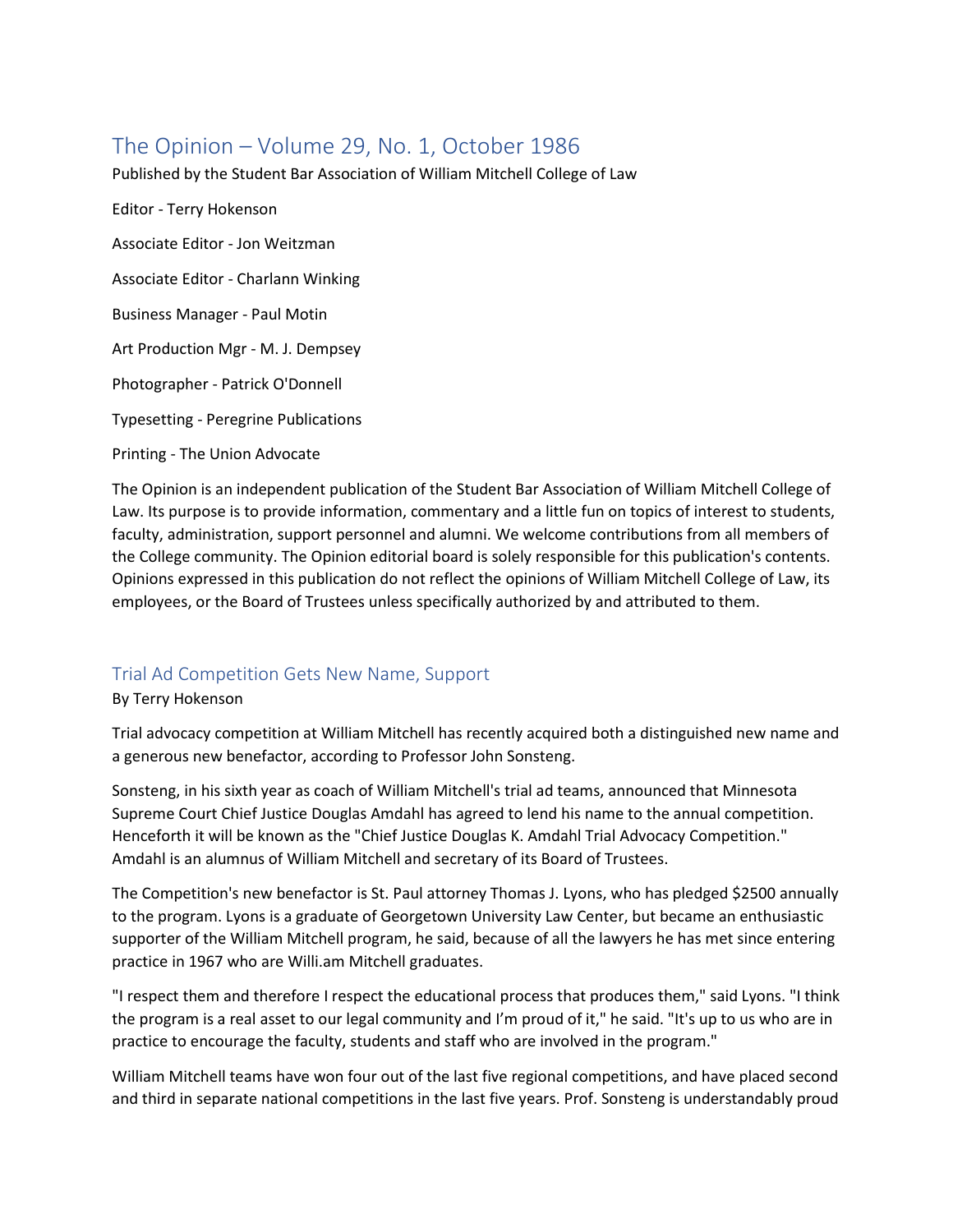of this record. "The quality of the trial ad students is incredible," he said. "I think it has to do with the maturity and the mix of our students. I think we're sort of special that way."

The program itself has also. been revamped to better accommodate new participants. The competition now has two divisions, one for seniors and one for non-seniors. Division I, called the Mary O'Malley Lyons Advanced Division in honor of Thomas Lyons' mother, is open to students who will graduate within 1 1/2 years.

The top four teams in Division l, each consisting of two students, advance to the regional competitions. The first place team will represent the college in the American Trial Lawyers Association (ATLA) competition. The second and third place teams will represent the college in the American Bar Association regional competition. The fourth place team will help the other teams prepare and will travel with them to the regional competitions.

The first place team in Division I will receive the R. Ross Quaintance Award, which was first awarded last year to Bill Cashman and John Skinkle. The top four teams in Division I will receive two academic credits.

Division l competition proceeds by a double elimination process. On Saturday, Nov. 1, each team tries its case on one side in the morning and on the other side in the afternoon. Each team that wins both trials goes on. The finals will be held Wednesday, Nov. 19, in Room 111 at William Mitchell. Everyone is invited to attend.

Division II is open to all non-seniors, including first-year students. The competition will proceed by the same double elimination process as in Division I but there will be no finals. The top four teams will be selected and invited to help Division I teams prepare for their finals. Seniors eligible for Division I will judge Division II teams.

The trial ad program has attracted the active support of many former William Mitchell competitors. Prof. Sonsteng and Dean Jim Hogg met with 16 of 22 former students who went to regional competitions under Sonsteng. Eight of them, all active trial or arbitration lawyers, have volunteered to coach and travel with the teams.

The competition dates are:

Division I Nov. 1-1st and 2nd rounds Nov. 8-3rd and 4th rounds Nov. 19-Final rounds Division II Oct. 18-1st and 2nd rounds Oct. 25-3rd and 4th rounds Nov. 12-Final rounds

A brochure, rules and materials concerning this year's competition is available in the Law Clinic.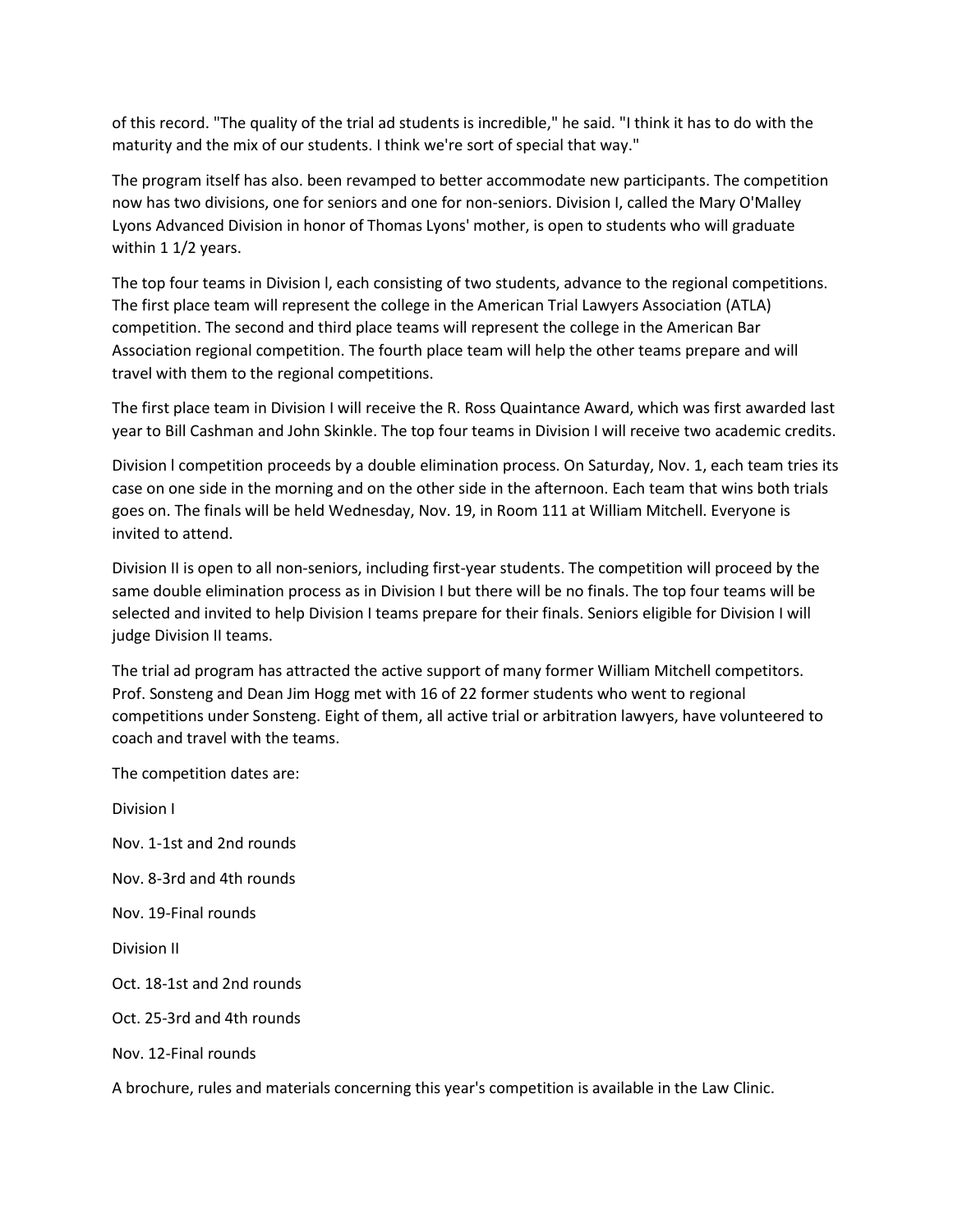#### Image

Professor Eric Janus is Project Director for the Intensive Practice Clinic program

#### Intensive Practice Clinic is Launched

#### By Jon Weitzman

William Mitchell was-recently awarded a grant of \$34,400 from the United States Department of Education to defray a large part of the expense involved in setting up a new and unique experimental clinical program for  $3^{rd}$  and  $4^{th}$  year students.

The six-credit, full-year Intensive Practice Clinic, which began this semester, gives students expertise useful in the general practice of family law, according to Professor Eric Janus. It is primarily designed for the majority of students who will start out in smaller practices where they won't have the resources for the extensive on-the-job training they might get in larger firms.

The course combines classroom and simulation with client clink work. The classroom and simulation portion covers such areas as psychology, social work, accounting, etc., and is being taught by Professor Robert Oliphant. This section may be taken separately as a two-credit Applied Family Law course.

The second component, limited to six students, consists of closely supervised representation of actual clients in family law matters. Linda Gallant, a graduate of William Mitchell with six years of experience in family law practice, is the supervising attorney for this portion of the course.

This new part of the clinical curriculum is unique in that, to the best of Professor Janus's knowledge, there is no other course offered by any other school in the Upper Midwest that has the intensity of focus of the Intensive Practice Clinic. It is part of the long-range direction of the clinic program to focus explicitly on general practice. Professor Janus sees it as the first step in sending people out into the field with general practice competency.

#### Image

Students and alumns socialized at Homecoming Sept. 12. Over 350 alumns attended, a 70% increase over last year.

## SEXUAL HARASSMENT AT WMCL

## An Update and Retrospective

#### By Charli Winking

On September 2 the Minnesota Office of Lawyers Professional Responsibility filed a petition with the Minnesota Supreme Court urging that disciplinary action be taken against Geoffrey Peters, former dean of William Mitchell, for alleged sexual harassment of female employees and students. The petition was filed nearly three years after eleven women employees, former employees and students filed a complaint with the Minnesota Department of Human Rights alleging sexual harassment by Peters and Michael Carlson, then treasurer and controller.

The usual procedure followed in discipline cases is for the Court to appoint a referee (usually a retired or sitting district court judge, according to Professor Ken Kirwin) to conduct a hearing on the merits of the petition. A recommendation for discipline is then made to the Court, to which the Board may concur or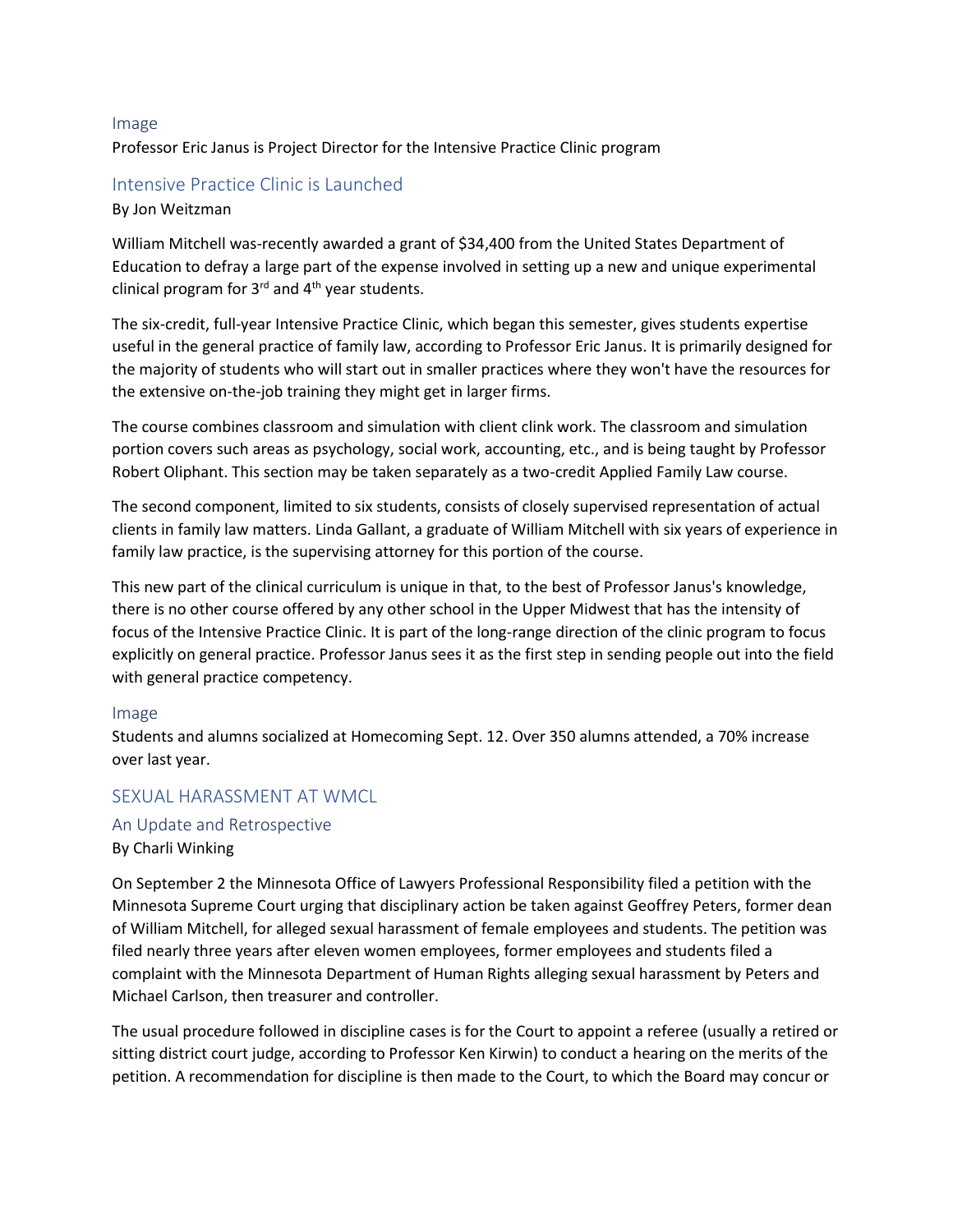make its own recommendation. The final decision is up to the Court, with possible sanctions ranging from disbarment to a reprimand.

The hearing, expected to be held in the next few months, will be the first time that the merits of the women's charges against Peters have ever been addressed in a formal and open way.

Whatever the outcome in Peters's particular case, it is significant that the Board has in effect determined that sexual harassment by the dean of a law school does violate Minnesota's ethical code for lawyers. The complaint notes that Peters's actions "had the purpose or effect of substantially interfering with his students' and employees' education and employment and creating an offensive educational and employment environment."

## The final decision is up to the Court, with possible sanctions ranging from disbarment to a reprimand.

Also, whatever the outcome may be, unanswered questions will remain: How did the situation get to the point where a law suit was filed, costing the college an estimated \$300,000 in a settlement and inestimable harm to its reputation? Why are some of the women still suffering emotionally 3 1/2 years later? More importantly, perhaps, could the same thing happen again?

Geoffrey Peters came to William Mitchell as dean in August, 1980, from the National Center for State Courts in Williamsburg, Virginia. In May, 1983 eleven women -employees, former employees and students -filed an internal complaint, alleging nearly 40 incidents of sexual harassment over the previous two years. The college asked Thomas Kane, an attorney with Oppenheimer, Wolff, Foster, Shepard & Donnelly, to investigate the charges. The firm represented the school at that time and James Oppenheimer, who headed the firm, was also a Mitchell trustee.

The complainants received a promise in writing that their identities would remain confidential, as a condition of their cooperation. At that point, according to the complainants, they wanted the harassment stopped, they wanted the school to adopt a procedure for dealing with allegations of harassment, and they wanted Peters to receive counseling.

## . . . the Board has in effect determined that sexual harassment by the dean of a law school does violate Minnesota's ethical code for lawyers.

Some time in July, 1983 the attorneys reported that the women's complaints were groundless. One of the complainants says that she never saw the results of the investigation. However, in August, 1983; the women discovered that their names had been revealed to the college's administrators. They received a letter from the lawyers with "b.c.c." (blind carbon copy) typed at the bottom, showing that the letter' which contained their names, had been sent to the administration, The attorneys reportedly said that it was their recollection that the women orally waived their confidentiality.

It is really at this point that persons who were involved in the suit feel that the crisis point was reached. The women insist that they did not want to make the issue public. They feel they had attempted to cooperate with the Board, hoping to change the policies at the college.

However, one of the complainants says, they felt used. They felt that the attorneys and the trustees treated them as complete adversaries rather than as employees and students. "The board's attorneys jumped immediately into a litigation posture," she said. "I think any good faith effort to set up procedures, to begin talking . . . anything at that time would have been viewed positively."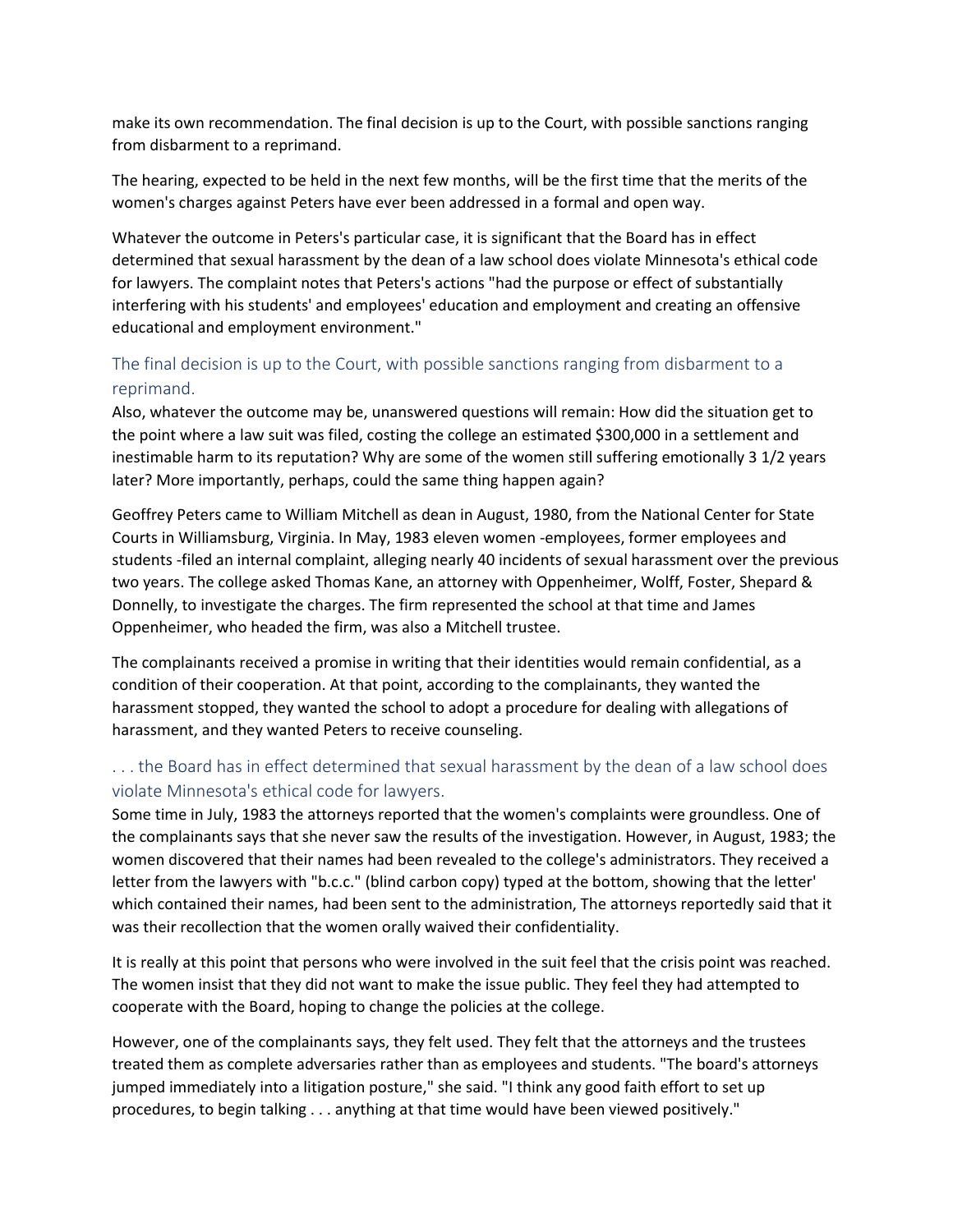## The women insist they did not want to make the issue public. They feel that they had attempted to cooperate with the Board, hoping to change the policies at the College.

However, the six-month statute of limitations for filing human rights complaints was running, and the women felt that they were being stalled. Therefore, in October, 1983, complaints were filed with the Minnesota Department of Human Rights making the allegations public for the first time.

Professor Doug Heidenreich agrees that perhaps the situation could have been defused at that point. He, as well as the complainants, points to the fact that no internal procedures were available. Under the centralized administrative structure at that time the person to complain to was the person accused - Geoffrey Peters. In addition, no procedures were available to have an independent investigator available.

Heidenreich said that Thomas Kane, the lawyer who headed the initial investigation, was in effect a personal representative of the college. His impression is that the response of the trustees, assisted by Kane, was an attempt to stonewall.

"It was absolutely outrageous, like the Nixon White House," Heidenreich said. In addition, Heidenreich pointed out, Kane had to realize that he would continue to work closely with Peters in the future. Heidenreich does not feel that a fair and objective examination of the charges was attempted.

Peters continued to maintain that the women were merely disgruntled employees, angry about their termination of employment.

An attorney who was then an adjunct professor at the college says that he feels the trustees dismissed the women as "cranks and flakes " and simply "refused to believe that Geof Peters could do such a thing."

Whatever the reason, complaints made by eleven women were found to be groundless. The human rights complaint was filed and became public, and the press got involved.

## "The board's attorneys jumped immediately into a litigation posture ... "

In November 1983, the Minneapolis Star and Tribune revealed that four former and current employees at the National Center for State Courts (Peters's former employer) had given statements to the women's attorney alleging sexual harassment by Peters during 1978-79. The board of trustees then appointed a committee to meet with Peters to review his ability to continue effectively as dean. One of the board members was quoted in the press as saying that Peters would not make the decision on his own.

Then, on November 6, Peters resigned as dean, saying that the allegations made it impossible for him to perform his job as dean, and citing pressures on his family by the "unceasing harassment by the press." Peters remained as a tenured professor and was granted an indefinite leave of absence.

Interestingly, it seems to be universally agreed that the role of the press in the case was extremely powerful. Heidenreich agrees. "There was absolutely no chance of anything ever happening without the press," he said. He felt that the coverage by the television stations and the print media, particularly Dave Anderson of the Star and Tribune, was critical in forcing the college to deal realistically with the $\sim$ problem.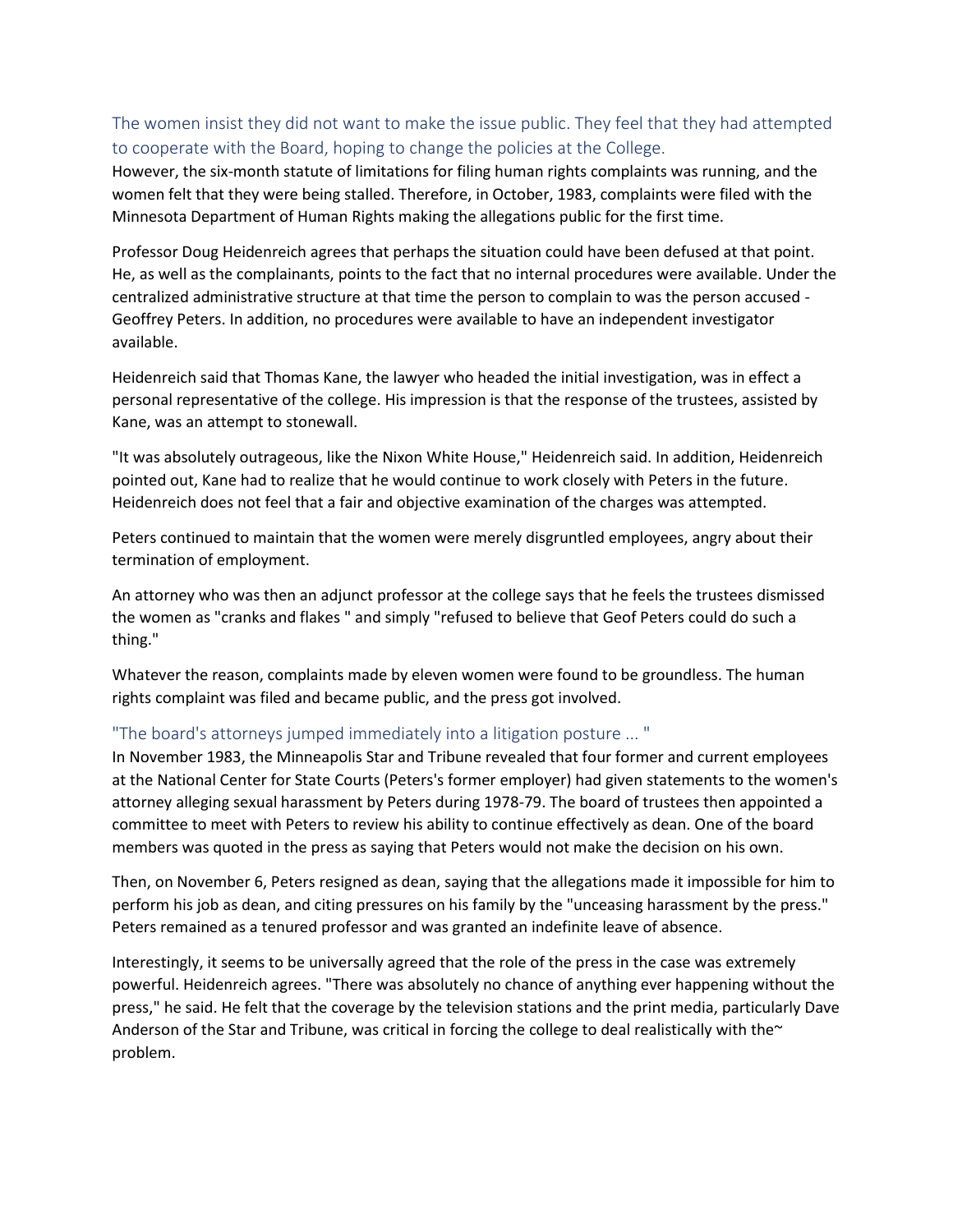Heidenreich noted that the members of the board and many of the faculty members seemed to be more concerned with the bad press the school received than in dealing with the merits of the charges. "However, I feel that a little sunshine is a good thing," he said.

The complainants agree. One of them noted that the women had attempted to work within the college for over five months, from May until October, and nothing happened. She feels that nothing positive was attempted to try to solve the problem until after the press became involved. She agrees that the constant pressure exerted by the media coverage was critical in forcing some resolution.

In March, 1984, the college reached an agreement with Peters. He resigned his tenured position, receiving \$26,400 in salary for the remainder of the academic year. The school also paid his attorney's fees, \$3,000 for employment counseling, bought his Summit Avenue house, and agreed to defend him against a lawsuit. He also took a job at a Twin Cities insurance company headed by a Mitchell trustee.

## Under the centralized administrative structure at the time the person to complain to was the person accused…

At the end of March, eight women filed a \$3 million suit in Hennepin County District Court, alleging sexual harassment and discrimination. Peters, Carlson, and Peter Hamilton, a professor, were accused of sexual harassment. Robert Oliphant, then associate dean, was named as a defendant also.

Oliphant was not accused of any harassment, but the suit alleged that he knew harassment existed and failed to act. The Oppenheimer firm was also named as a defendant for its alleged failure to keep the names confidential in exchange for information. The suit was settled in June, 1984, for an estimated \$300,000.

The trustees issued a statement recognizing that the women "asserted their claims of sexual harassment in good faith," without directly conceding that a pattern of harassment existed. The trustees also hoped that the agreement would "restore any loss of compensation, dignity and reputation" suffered by the women.

In another statement as part of the settlement, Oliphant "vigorously denied" any harassment, but agreed to the settlement in the "best interests of the college."

Thus, over one year after complaints were first raised, after a cost of hundreds of thousands of dollars, national publicity and a great-deal of agony and suffering, the suit was settled.

Since that time the college has adopted a policy against harassment and procedures to deal with complaints. Elle Baudler, a 1985 graduate, was a student member of the committee which drafted the policy and procedures. She feels that the policy could prevent a repeat of the earlier situation if t}le people on the committee are careful and act independently. The complainants also must feel that it is safe to go to the committee, she says.

Baudler feels that the most important issue dealt with was the fact that no formal policy existed for making a complaint. "When someone is complaining of harassment by the person in control there is no recourse," she said.

Baudler felt that the procedures developed are intended to resolve disputes early, before the situation gets out of hand. The procedures also call for the appointment of an independent investigator, with no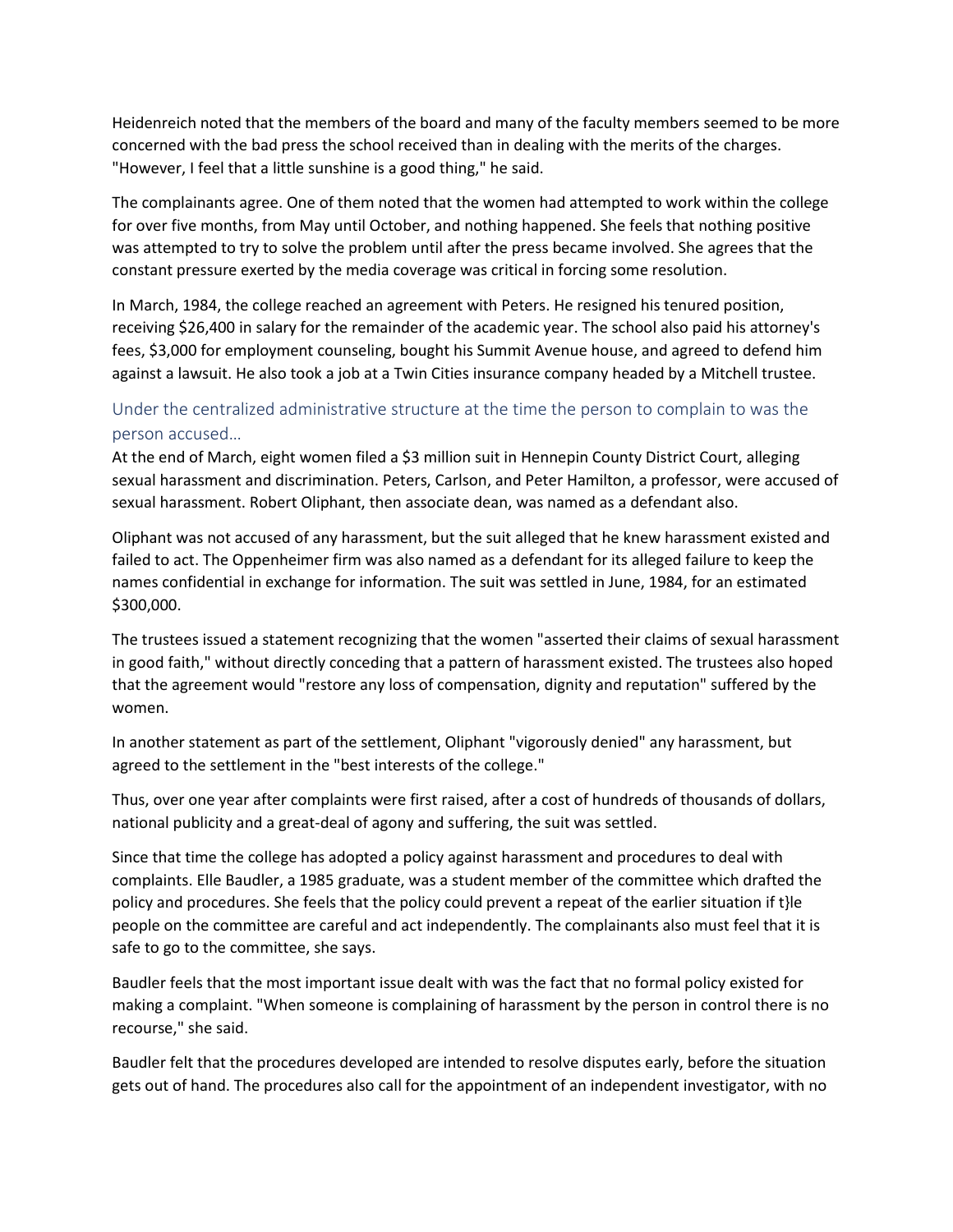ties to the school. In that way, she said, the investigator has nothing personal at stake, but can remain truly independent, thorough and objective in her or his assessment of the validity of complaints.

Baudler said that she felt the goal of the committee which drafted the policy was to encourage openness, and stressed that she hoped it would reassure students and employees that the school is a good, environment in which to word and study.

#### The human lights comp1aint was filed and became public, and the press got involved.

Prof. Kirwin, who also served on the drafting committee and is currently chair of the committee on sexual harassment and discrimination, concurred that a conscious effort was made to design the procedures in a way which would encourage both students and staff to utilize the process.

Kirwin stressed that students, faculty and staff are given equal representation on the committee, along with one alumnus or alumna. In this way, if, for example, a faculty or administration member is again accused of harassment, a student or staff member would be assured of having at least two peers hear the initial complaint.

Independence of the faculty representatives is also intended by having the faculty representative elected rather than appointed by the dean, as is the usual policy on college committees.

In addition, Kirwin said, it was informally decided to have only tenured faculty members elected to the committee. Again, this would increase the chance of independence, since the faculty members would not have to fear a negative tenure recommendation if a complaint was made against the dean or a faculty member who would be voting on tenure in the future.

Finally, the procedures provide for the appointment of an outside investigator, paid for by the trustees. The names of the current investigators are posted on the board outside the dean's office.

The policy contains a strong statement condemning sexual harassment in any form, and protects any complainant from retribution arising from the filing of a charge. The trustees approved this policy in August, 1984.

According to Kirwin the policy has not yet been utilized. Any speculation on its effectiveness is premature. He encourages all students, faculty and staff members to become familiar with the policy and procedures (printed in the student handbook) and stresses that a real attempt has been made to ensure that there is now a neutral forum to provide an early and open resolution, preventing the situation from growing too far out of control.

Kirwin feels that it is easy to see the board's mistake in retrospect but believes that the trustees acted in good faith. He said he is unable to address the merits of the earlier investigation conducted by the school's attorneys. However, he assured that in the future any investigation will be conducted by an independent investigator, knowledgeable in the area of sexual harassment and without ties to the college.

Heidenreich agreed, assuming that the new procedures work as written, that an objective evaluation early on could have prevented the issue from becoming public. He said that he has no confidence that the board of trustees or the executive committee would react differently, even now. Therefore, he feels that independent action would be the key factor.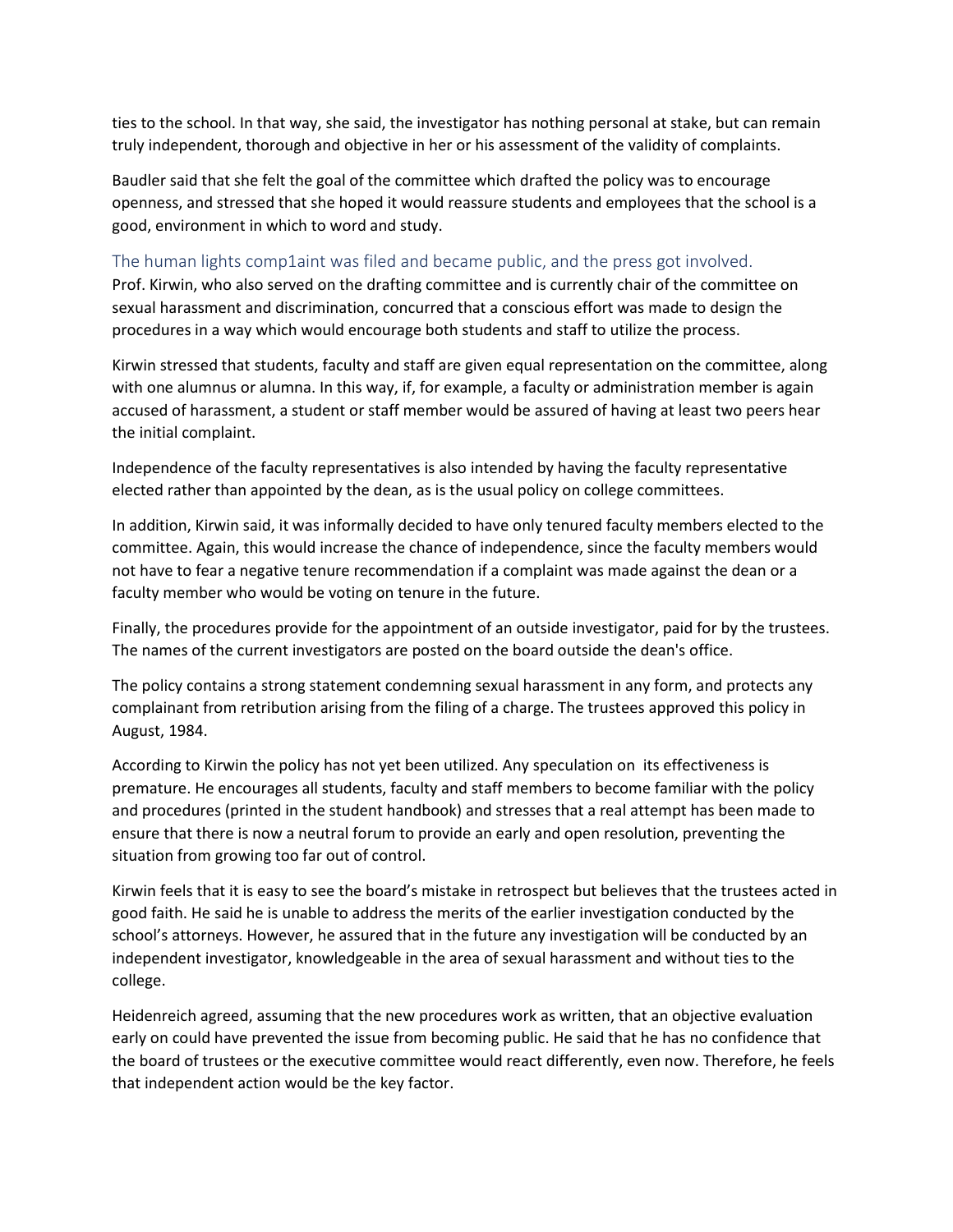The effects of the ordeal remain, however, in other ways. One of the complainants says, "I still have nightmares and dreams about it. I think everyone is still affected in some way. The stress still has a big effect on all of us."

Heidenreich also said that he feels some deep rifts developed among the faculty, which still remain. He said that there is no overt animosity, and does not feel that the attitudes affect the operation of the institution in any way, or affect positions taken by people on other issues. However, he said he has no respect for some people any longer, and that obviously affects his personal relationships with them.

## ... It seems to be universally agreed that the role of the press in the case was extremely powerful.

One student, who was active in the Support Committee Against Sexual Harassment (SCASH) said that it was a big disappointment that only about five or six faculty members spoke out publicly, urging the school to conduct an investigation and search for the truth. She said she was personally disappointed especially because none of the faculty who spoke out were women.

She felt it was important for people to join together under the circumstances to demand that the school act to discover the truth and then deal with it. Only in that way are the best interests of the college truly served.

Heidenreich feels that many of the faculty members simply did not want to be bothered with the emotional and time-consuming hassles involved. Others, he said, were probably playing the odds, betting that Peters would prevail and deciding to stand by the person who signed their prospects for tenure. Many also had personal friendships with Peters.

Still others, he feels, in good faith relied on the trustees to handle the situation. They assumed that an investigation would be undertaken and an objective assessment would be made.

Whatever the final determination may be at Peter's disciplinary hearing, the wounds inflicted on the participants on both sides and on the college are slow to heal. The damage inflicted can never really be undone. Even discussing the issue again will probably arouse some cries of outrage over dredging up old scandals.

However, the board has approved what appears to be a very strong and potentially effective policy, which should prevent a recurrence. Ideally, heightened sensitivity to the problem of sexual harassment at work and at school will also assist in prevention. But the policy and procedures will only work if they are utilized, and awareness of the procedures are a critical first step.

## Steenson Named Reporter for Tort Reform Committee

## By Jon Weitzman

William Mitchell's own Professor Mike Steenson was named Reporter for the Special Committee on Tort Reform, American Bar Association's Litigation Section, in August. Tapped for the prestigious position by Marc Whitehead, Chairman of the Committee, Professor Steenson will be responsible for drafting the report once the Committee completes its study. The final report is scheduled for release on October 9th.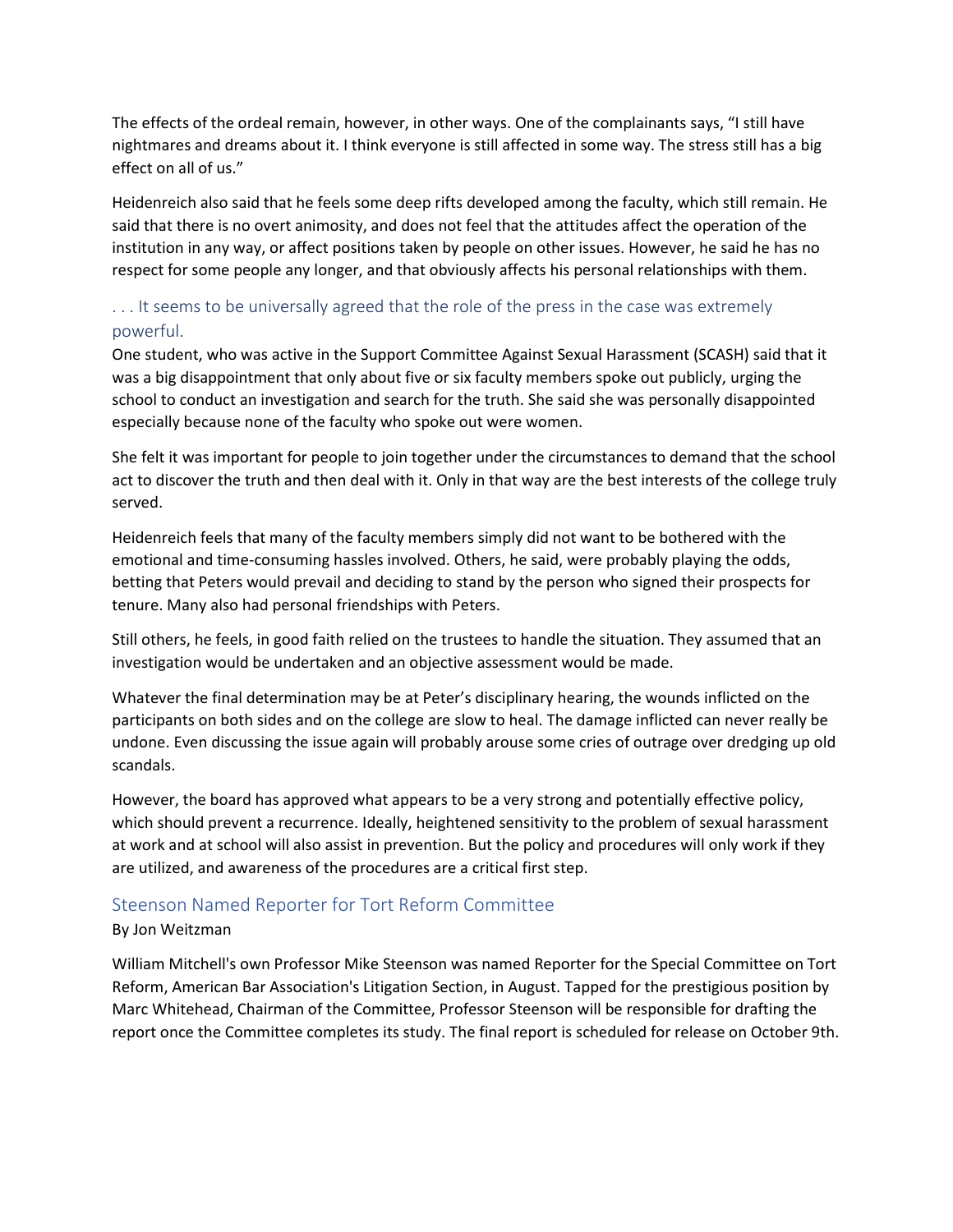The Special Committee on Tort Reform, composed of private attorneys from all over the country, has set for itself the task of making recommendations for comprehensive tort reform. They are studying the impact of reform in five major areas:

1. caps on 4amages, including the possible conversion of punitive damages from extra payment to the plaintiff (windfall?) to a fine payable to the state (to be given to charity);

2. proposed elimination of joint and several liability;

3. regulation of attorney's contingency fees;

- 4. uniform statutes of limitations; and
- 5. alternative dispute resolution.

Professor Steenson said that all fifty states have instituted at least some level of tort reform in some of these areas. For example, there are approximately twelve states that have either abrogated or limited joint and several liability. The study is to determine which of these and many other suggested reforms will be most useful to Congress and the judiciary. It is the hope of the Committee that the Report has a positive impact on this important area of the law and that its recommendations are heeded in determining the future of tort reform.

The staff of the Opinion wishes Professor Steenson sincere congratulations and the best of luck in this important, additional work he is taking on.

#### Image

Photograph of Professor Mike Steenson

## **COMMENTARY**

## This Bus Is Not De Minibus

This issue of the Opinion is being mailed to 5000 graduates of William Mitchell, courtesy of the Alumni Association. We hope to be able to continue to reach the alumni by increasing our advertising sales. Our circulation will increase from 2000 to 7500, while our rates will remain the same.

Our goal is not simply to grow in size. We hope to play a role in knitting together the past and present members of the William Mitchell community. We'd like to help alumni feel more in touch with the College and with us, its present body of students, faculty, administrators, and staff.

As we try to catalyze the formation of a sense of common purpose among those of us who are here now studying, teaching, working, growing, questioning-not to say struggling, hoping, sweating: engaging all human emotions-it makes sense to include those who have gone before us. Of course we are not alone in this quest.

What makes William Mitchell College of Law the vital place it is, is the synergy of able administrators, talented teachers, dedicated staff, and our students, with their remarkable mix of ages, cultures, races, sexes and life experiences. And certainly our common focus-the law-adds a peculiar potency to the atmosphere.

We are diverse in our personal quests and we are usually submerged in them. But we are in a specially advantageous position here to step out of our tunneling for a moment and to make something of the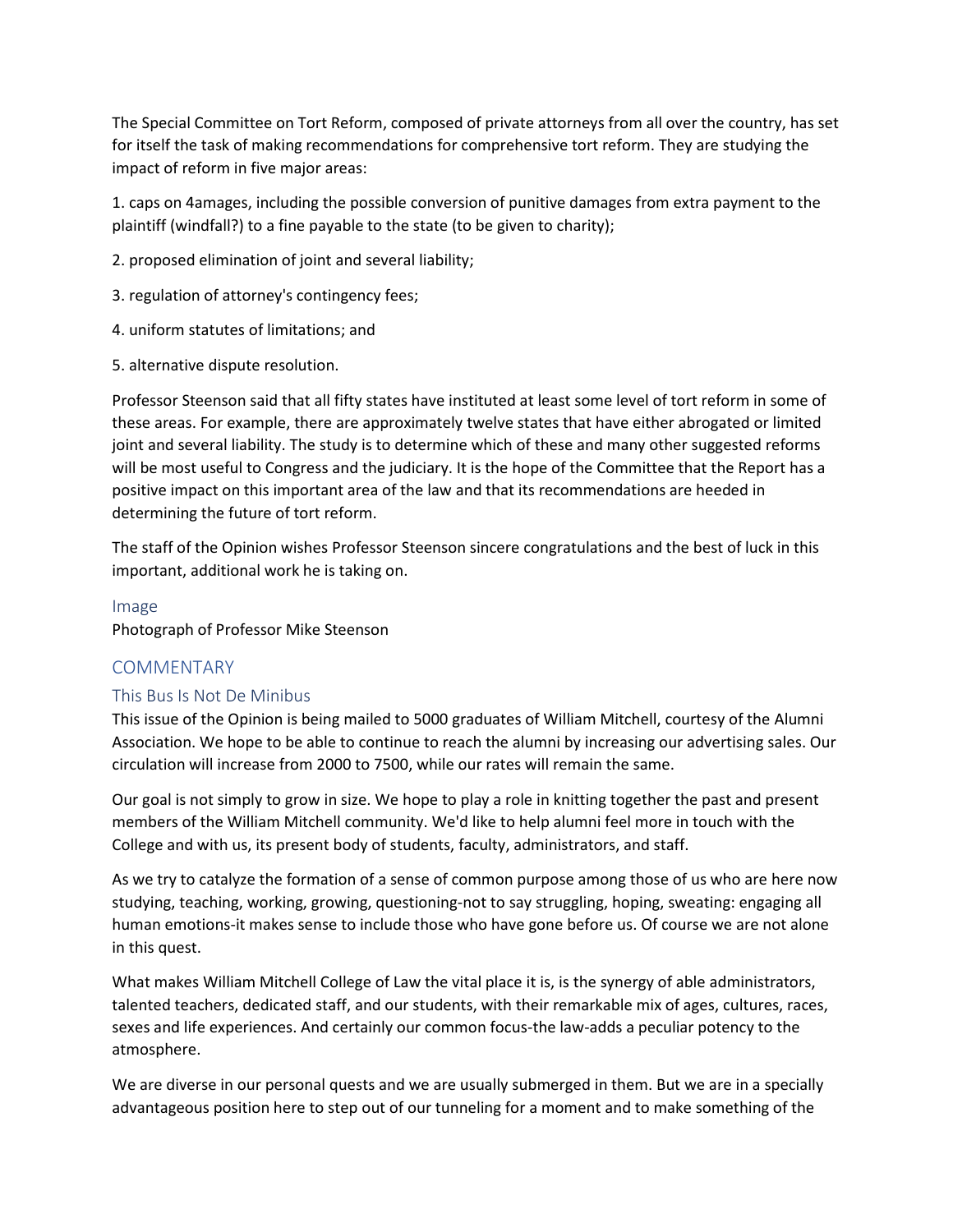fact that we are creating the world we live in, the world that those who come after us will inherit. It matters that we think of this now.

Whether we realize it or not, we are leaving a legacy in our present pattern of action and inaction. Whether this legacy is a maze of independent careers or whether it is a network of both private and common quests is the issue.

Regardless of the disparity of our individual purposes, all of us should participate in the shaping of the common enterprise we call William Mitchell. Why? Because we all benefit from those who have done so until now, and because we want those benefits to continue. Furthermore, we expect those benefits from others, so we should recognize a reciprocal duty to give them to others.

Isn't it ironic when the law, which has in our form of government so fundamentally a public purpose, is narrowly regarded by its students in terms of their private careers? Is it right that competition should be so apotheosized as to relegate, cooperation to the mean confines of interest groups and cliques?

Some of us remember twenty years ago when students demanded seats on the college and university committees which governed the educational process and were considered radicals. Now student seats on such committees at William Mitchell go begging for takers. Where is the competition when it comes to community service?

Students should not let fear of imagined adverse repercussions suppress the urgings of their intuitions of justice. These intuitions should instead be exercised and developed. If, after the legal and factual intricacies of a contract case have been dissected, you find the outcome simply unfair why not say so? Most likely you will express the feelings of dozens of other students, and a spirited discussion will ensue. Most professors welcome this kind of spontaneous challenge. Two or three students willing to push beyond the programmed lessons can transform an entire law course, creating an esprit where there was none before.

Suppose you have ideas about how an entire course should (or shouldn't) be taught or graded. Write an open letter in the Opinion! Write a memo to the academic affairs committee! Talk to the professor! Sound your ideas out with other students or professors. Don't assume, just because your ego has been crushed between the wheels of first-year law courses, that you can't think a valid thought about how law can better be taught. Scores of people like you have said nothing in the past, so nothing has changed.

I've got an ax to grind on that note. I think certain skills-oriented courses like Trial Ad, Civil Practice, and Alternative Dispute Resolution should be graded pass/fail. Students in these courses should not be distracted by the anxiety associated with letter grades. Some students come to these courses with natural talent or prior related experience. Why not encourage others to benefit from their example, instead of being hampered by anxiety about how they will compare? Less-experienced students may learn a hell of a lot by their mistakes, yet their grades may not reflect their learning as much as their mistakes. On the other hand, the grades of more experienced students may reflect less what they learned than what they brought into the course.

Recalling the public purpose of the law, we should also recognize that an institution of legal education has a duty to advance the healing of historic injustices and the growth of an inclusive society. This duty is especially sharp when the issues are joined in its halls. If virtue can be taught, the lesson of William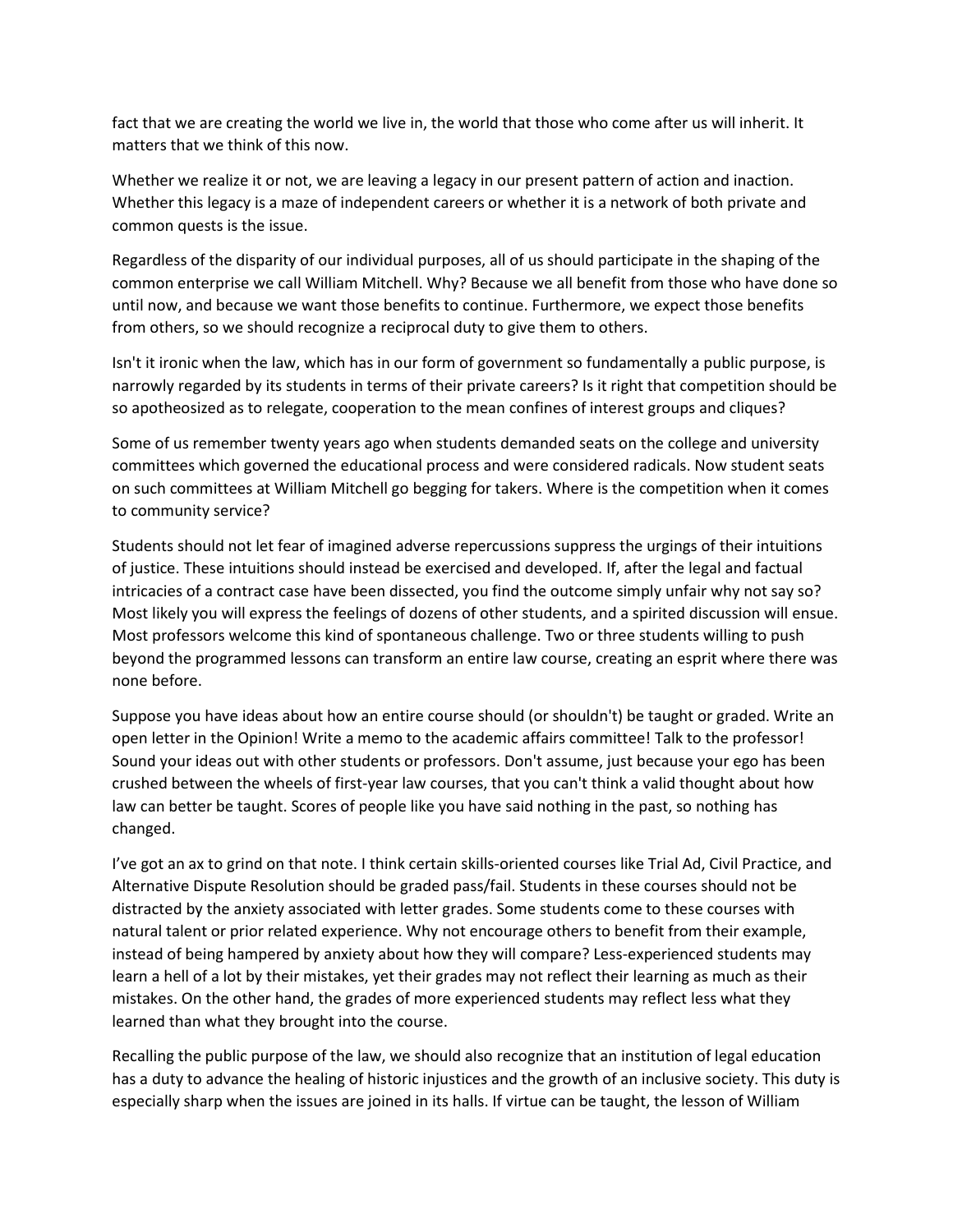Mitchell's sexual harassment scandal three years ago was that virtue may be taught with much pain. The College now has an exemplary sexual harassment policy in place.

The College also recognizes its responsibility to address the issue of historical racial injustice, as its efforts to recruit -minority students show. We must at the same time, in all humility, recognize that the task is a fearsome one and our response inevitably tentative and flawed. Even to speak categorically of "minority students" threatens to perpetuate the historic tendency of the dominant culture in our society to efface the distinctions of personal and cultural identity which make each "minority" person an individual.

The College must push on courageously, sensitively, creatively, with strong affirmative action and appropriate follow-through. It is not a matter of guilt or atonement, personal or collective. It is a matter of responsibility to the future, personal and collective.

Part of this responsibility entails a harder look at William Mitchell's relationship to the community which surrounds it. We can and must do better than institute defensive measures against perceived threats of violence. Couldn't those \$1600 parking spaces be more creatively invested in the neighborhood, perhaps in scholarships and services? Isn't our relationship to the immediate neighborhood more than a peripheral geographic fact?

The personal quest for a good legal education thus flows into and out of a common quest for the same, and both of these flow into and out of the public quest for justice. If we who are the present inhabitants of these halls are thus to expand our perspectives horizontally, we must also expand them vertically, in time. To those who have gone before us, we are the future. Yet you who have preceded us represent the future to us, as models of practicing lawyers and as providers of support and encouragement. Alumns, we need you.

-Terry Hokenson

## Image

Opinion staff (left to right): M. J. Dempsey, art and production manager; Terry Hokenson, editor; Charli Winking, associate editor; Paul Motin, business manager; Jon Heitzman, associate editor.

## OPINION WINS ABA/LSD AWARDS

The staff is proud to announce that the opinion won three national awards in the 1985-86 ABA/Law Student Division law school newspaper competition.

In Category I, Entire Newspaper-Reporting Over the Year, The Opinion was runner-up to a first-place tie between the University of Chicago Law School and Brooklyn Law School.

Associate Editor Charlann Winking's editorial entitled "Racism and the Law," published in the April 1968 issue, took first place in Category 6, Editorial on Brader Aspects of the Law.

Finally a Cartoon by Tim Helgeson (reproduced on this page) took runner-up in Category 7, Editorial Cartoon on Internal Law School Affairs. Over fifty law schools participated in the competition.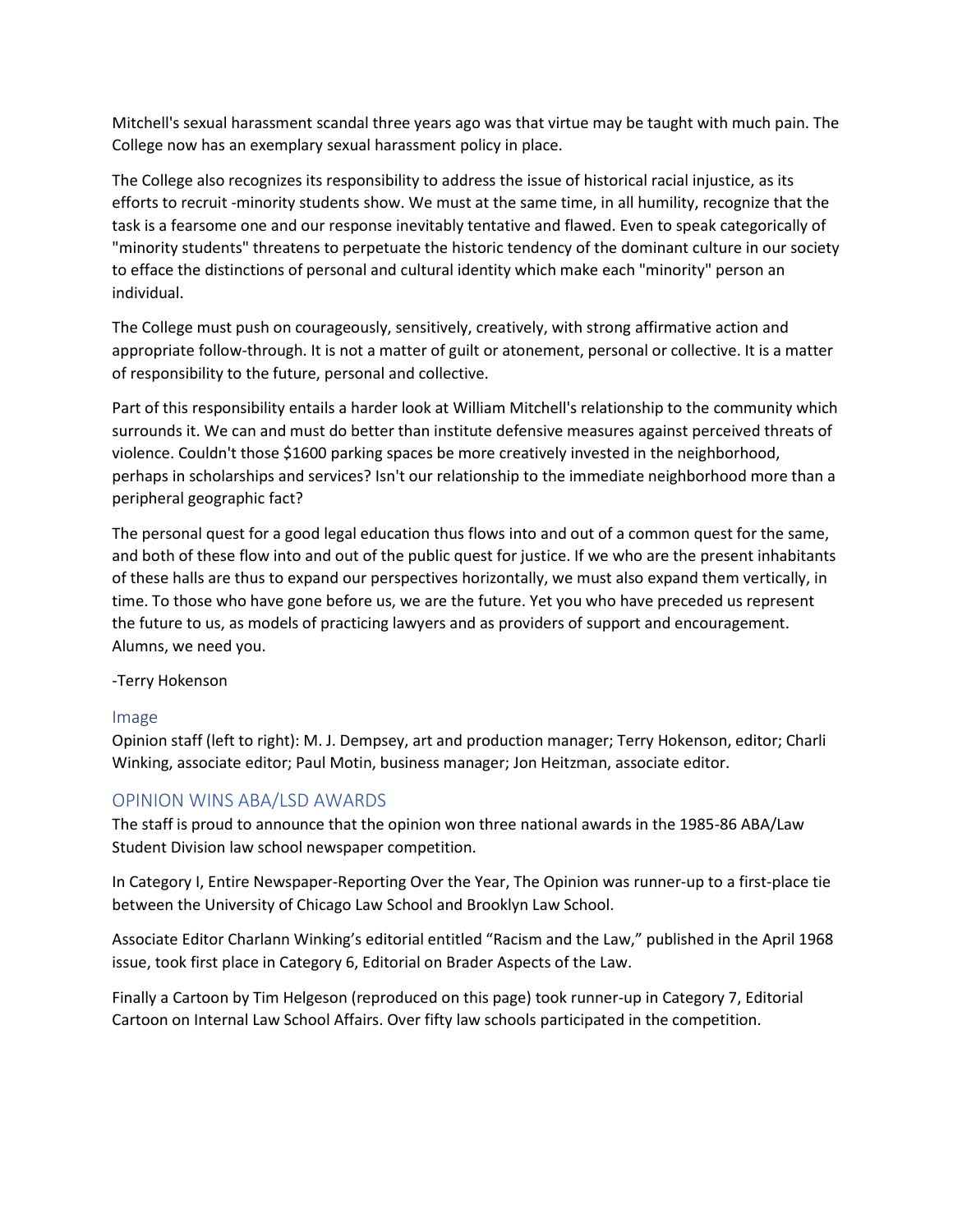#### Image

Single panel cartoon depicting Ronald McDonald behind a counter, handing out meals to a line of students dressed in graduation caps and gowns. Caption reads, "I know you're disappointed in not graduating the Ordway, but just wait till you taste your Happy Meal."

## Used Exams Made Available

The following policy regarding the availability to students of used exams was recently proposed by the Student Board of Governors and approved without opposition at a faculty meeting on Tuesday, Sept. 16, 1986:

"All final exams [shall] be made automatically available to the Student Bar Association, for distribution to students at cost, in the following manner:

1. An extra copy of each course examination will be made by Copying Services and turned over to the Dean of Students or his/her designee;

2. The exam copies will be kept in a secure place until all tests and makeup tests are given;

3. After all exams are given the Dean of Students or his/her designee will release the exam copies to the S.B.A. President or his/her designee;

4. The S.B.A. will then make the exams available to the student body at the cost of making a copy;

5. Any faculty member, full-time or adjunct, may prevent the distribution of his/her exam by notifying, in writing, the Dean of Students of his/her wish to withhold the exam;

6. Such notification is an affirmative duty and must be done with each exam;

7. If an exam is to be withheld, no reason need be given -it is entirely discretionary."

## VIEW FROM THE TOWER

#### New Standards of Student Academic Progress Are Needed

By Prof. Doug Heidenreich

Throughout the period of my law school teaching I have increasingly questioned the usefulness of our ostensible academic standards of student retention. In other words, I wonder why the law school should kick anyone out for failure to pass courses or to achieve any particular grade point average. I believe that William Mitchell College of Law should do away with its retention role and adopt a different system.

What are we trying to do in legal education? Although the small minority of law teachers that have thought about that basic question hold conflicting views, I will indulge in a fundamental assumption: we are trying to train students to be morally decent, imaginative lawyers who will work for the common good using technical kill that they develop in law school.

In training students with this goal in mind we must satisfy ourselves that each graduate has a basic set of kills and a body of knowledge that will enable her to be a "good lawyer" in the broadest sense. Therefore we should not graduate any student that has not mastered these core skills and developed this body of knowledge.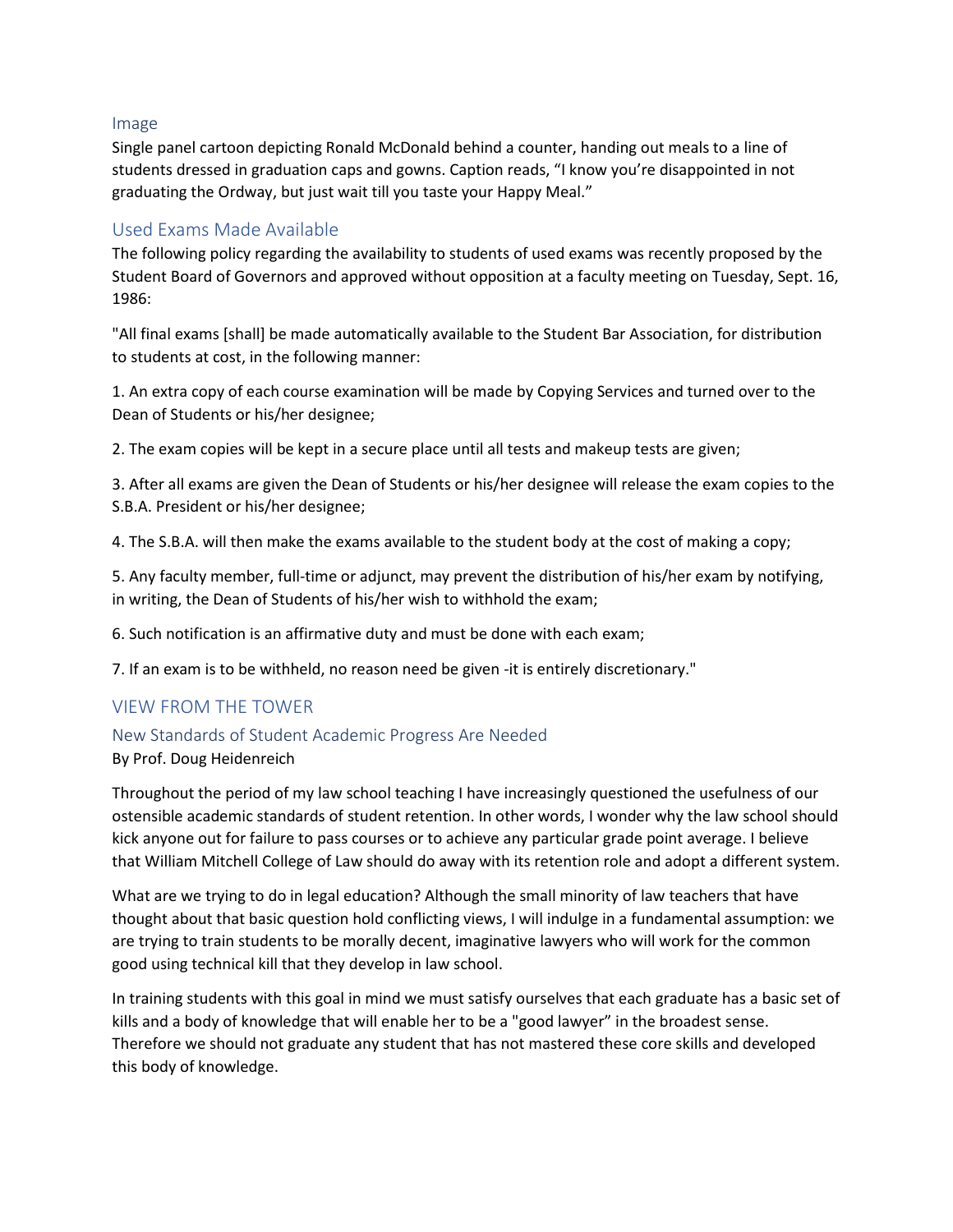We purport to believe that every William Mitchell graduate must know something about contract law and tax law and several other fields of legal theory. We do not, however, require our graduates to demonstrate an adequate grasp of each area. If a student gets an unsatisfactory grade in the Property Law course we say, "Oh well, if he can counterbalance that with a higher grade in say Family Law, then it's O.K. We will graduate that student even though he has not demonstrated that he has an adequate grasp of Property law." This is wrong. It does not then follow, however, that we should dismiss students who get off to a rocky start or who don't grasp the arcane intricacies of the Uniform Commercial Code the first time around.

We make a second crucial assumption: we act as if a student's performance on the final exam in a course demonstrates the degree to which the student has mastered the skills and accumulated the knowledge that we consider critical to a basic understanding of the subject area. We privately admit that a student can have a bad day or that an exam may be, at least in part, deceptive or too narrow in scope or otherwise a poor exam-one that does not measure the thing that we claim it will. Nevertheless practical consideration compel us to indulge in the presumption that the exam always does what it is supposed to do for all students.

We sometimes say that a student that does not achieve a cumulative grade point average of a certain level doesn't have the stuff to be a good lawyer, but we don't believe it. We all know that some students – indeed most students – that do not achieve the necessary grade point average are given at least one more try. The "double immersion" program that the faculty adopted last spring is ample proof that the faculty has little fait in this third assumption. We realize down deep inside that different students learn at different speeds and in different ways.

I suggest that we do away with the retention standards and substitute the following system. Each graduate should demonstrate by achieving at least a C-grade in each required course that she has at the least marginal degree of skill and knowledge necessary to a fundamental understanding of the subject matter. If a student writes an exam that generates a grade below the required minimum, that student should take the course again as many times as necessary to reach the C-level in that course. No student should be allowed to take another course, a prerequisite for which is a course in which the student has yet to achieve at least a C-grade.

Students taking non-required courses should achieve a grade of C in those courses in order to get credit but students whose grades fall below that level in a non-required course should not be compelled to repeat the same course. Thus under this proposal if Torts is required a student must take the Tort course until she achieves a satisfactory grade and cannot take a course for which Torts is a prerequisite – Products Liability, for example – until she does so. However, if the student gets a D in Remedies, the student would get no credit towards graduation and could either take remedies again or take another 2 credit course.

When a student achieves satisfactory grades in all required courses and in a prescribed number of credit hours of nonrequired coursework the student should be graduated. If some prescribed period of time passes, perhaps six years, and the student has not achieved the necessary grades the student should then be dismissed because it would be economic exploitation to allow a student to continue under circumstances that demonstrate that whatever the reason, the student is highly unlikely to complete the work for a degree.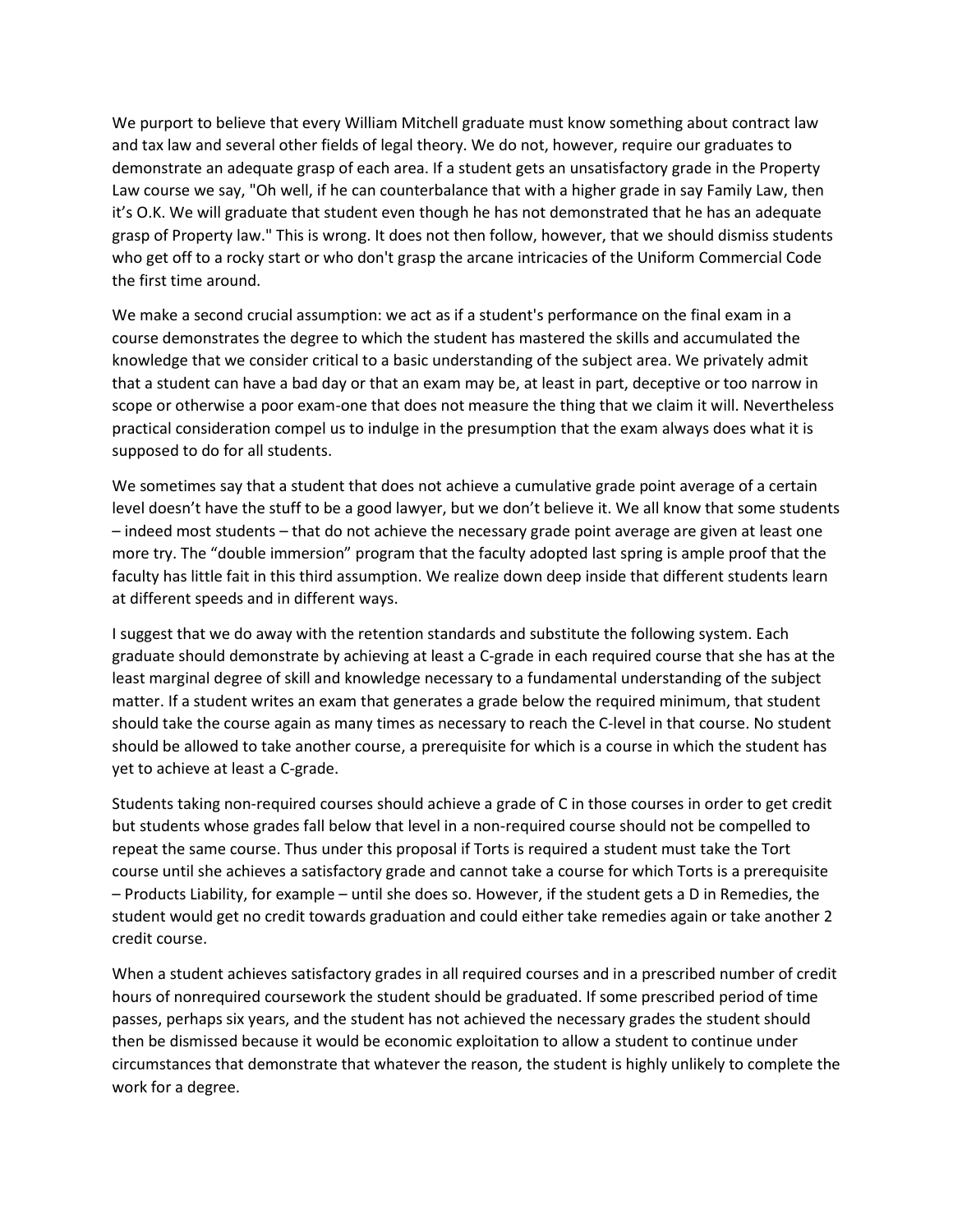Ideally this system should be coupled with a reduction in class size and a closer interaction between students and faculty but it makes sense even under present circumstances.

Does this proposal violate ABA Standard 304(c) that says that a law school shall not retain a student when the student's "inability to do satisfactory work is sufficiently manifest" that allowing the person to continue would "inculcate false hopes, constitute economic exploitation, or deleteriously affect the education of other students"? I do not believe so. The time limit should take care of that problem. In any case, application of our current standards subjects us to the same criticism.

Would this system make class ranking more difficult? Probably. So what? If it makes sense, administrative convenience should not dictate whether or not we adopt it.

I solicit responses in the form of oral or written comments to me but better still in the form of letters to the editor or articles in this publication. Let's get serious about what we are doing here.

## Uniform Uniform Code?

#### By Patrick O'Donnell

White shirts. Dark suits. Neck ties. Shined shoes. Trimmed hair. Briefcases. Raincoats. Shoe rubbers.

"They all look the same," I thought, looking over the second, third and fourth year students I passed in the stairwell that first night of classes two years ago, "Am I going to have to look like that too?," I wondered, resistant at the thought and uncomfortable with its probable inevitability. "It's the uniform," I reluctantly acknowledged, "as well as its wearers."

Such was the impression stamped on me by my first weeks of law school. Moreover, I'm certain I am not the only law student who has pondered the transition into the legal profession and the habimentary trappings one must gather along the way. For while many students begin school as suit-and-tie professionals, just as many do not. A simple look around a first-year classroom points out this fact: compare the number of suit-coated students with the number of blue-jeaned students. The ratio is probably roughly 3-1 in favor of the blue-jeaned. Likewise, a look around a second or third-year classroom will show how the ratio gradually changes, until in the fourth year it is proportionately reversed.

Many students welcome the change. The new attire is seen as new prestige and the first step down the road toward five and six-digit incomes. Others, however, resist donning the new uniform and projecting the lawyerly image associated with it. This latter group, usually comprised of stubborn non-conformists, uses several tacks to resist surrendering independent identities while concurrently retaining professional credibility:

- 1. Avoid white shirts. Wear blue, yellow, light brown, striped or plaid shirts. Do not wear black, tiedye, paisley, western or sequined shirts.
- 2. Avoid vests. Wear a vest only when necessary, such as when appearing in court. Do not wear denim, down or Coast-Guard-approved vests. Do not string watch chains across your belly.
- 3. Avoid three-piece suits. Wear a sports coat with complementary trousers or pic up a pre-1960s suit at a garage sale. Do not wear polyester leisure suits or all-white (Mark Twain-Steve Martin type) suits, and do not pull your coat sleeves up to your elbows when in court. Never wear studded amulets.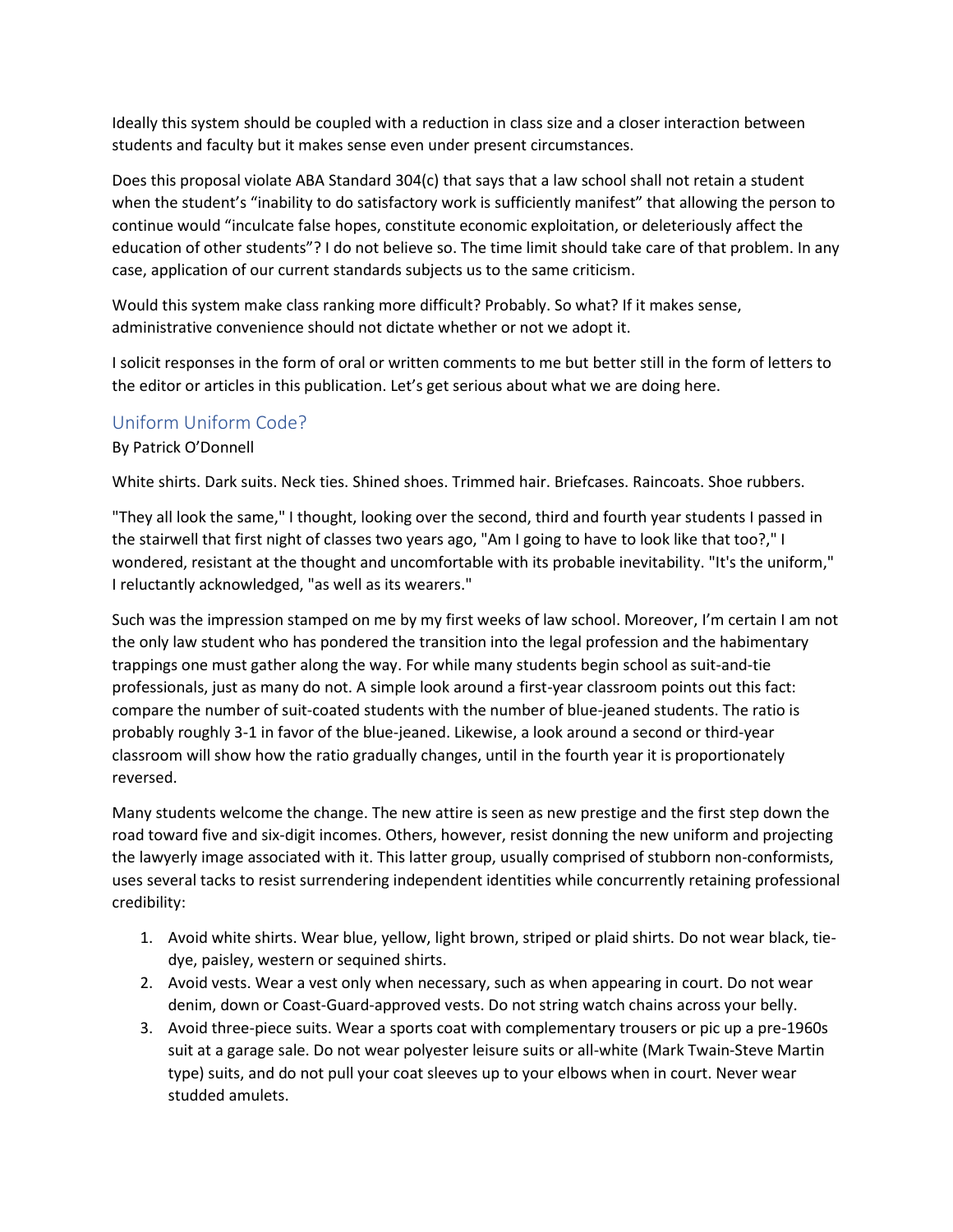- 4. Avoid wingtips, oxfords and slip-on loafers with tassels. Wear boots, tennis shoes or canvas shoes. Do not wear duck shoes, moon boots or trendy sandals during winter.
- 5. Avoid conventional brief cases. Find an old leather briefcase the more it resembles a saddlebag, the better the find-or use a bookbag, backpack or small suitcase. Do not use baskets, shopping bags or retired mail carrier bags.
- 6. Avoid off-white raincoats. Contrary to the prevailing view among prospective attorneys, owning a raincoat is not a prerequisite to bar admission. Avoid raincoats with too many buttons, belts, buckles or anything that takes more than seven minutes to put on. Do not wear Army surplus ponchos, yellow vinyl hooded raincoats or carry a see-through umbrella adorned with Flintstone or Jetson characters.
- 7. Pierce an ear. Be discreet here. Wear a diamond stud post, a god bead, a small ring or something similar. Do not wear dollar signs, swastikas, dangling colored hoops or cutesy plastic costume jewelry.

8. Cut or grow hair. Wear hair shorter or longer than the norm. Rule of thumb: get no haircut that requires a blow dryer. Do not spike, spray paint or Mohawk-cut hair, do not shave your head, and do not grow hair so long that it must be parted to sit down.

9. Grow facial hair. Wear a beard or mustache. Do not braid things into beard, and do not grow handlebars so long that they endanger those around you when you tum your head or grow them beyond a length which requires tucking them behind the ears.

Actually, the best advice way to maintain your individuality is to disregard points 1-9. Be yourself. Sidestep concern over outward appearance, and bespeak your character through words and action. Just because one wears be required uniform, it does not follow that one is required to become uniform. Uniforms need not shape the wearers within them. Keep your values, your ethics, and keep the rest of the world guessing.

#### Image

What is going on here? 1) Author has overdone facial hair; 2) first-year classes have turned a student's head around; 3) the shirt pockets are missing.

## THINK, AMERICA

The whole is equal to the sum of its parts.

Which part am I, America?

Am I the part which fills your nightmarish

Dreams as you sing "Hail to the Chief"?

Do you gasp at the thought that your

Daughters of the American Revolution

Have become part of my revolution?

Do you fear the time when flesh colored

Band-Aids will match my flesh?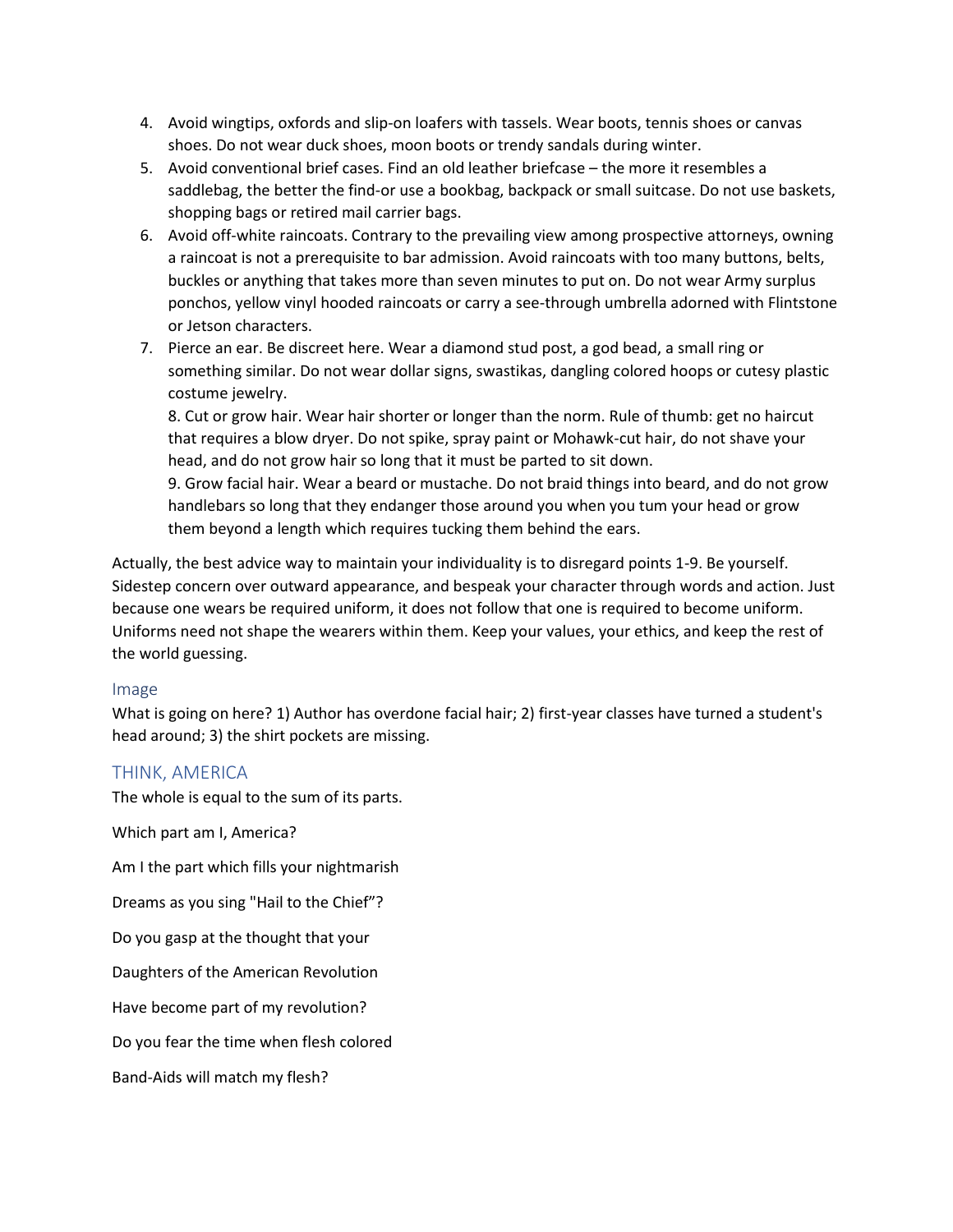As you scream, Send them back!, Think, America.

Think of your garbage piling up. Think of not seeing your face in freshly waxed floors. Think of writing letters of complaint and Stuffing them into over-stuffed mailboxes. Think of what to do with your busing Plans and Bedford Stuyvesant, Black Bottom And whole cities. Think of the problems of finding new niggers.

Think about what to do with liberal whites And the new status of Indians.

Think about the problems of identification. Think about the N.B.A. and about your role In the Olympics. Think about whose back you have built Your economic status on. Think the slaves Think the shit work. Think the rent paid by shit working people Think your dependence on shit working people Think the foundation Think survival Think America Which part am I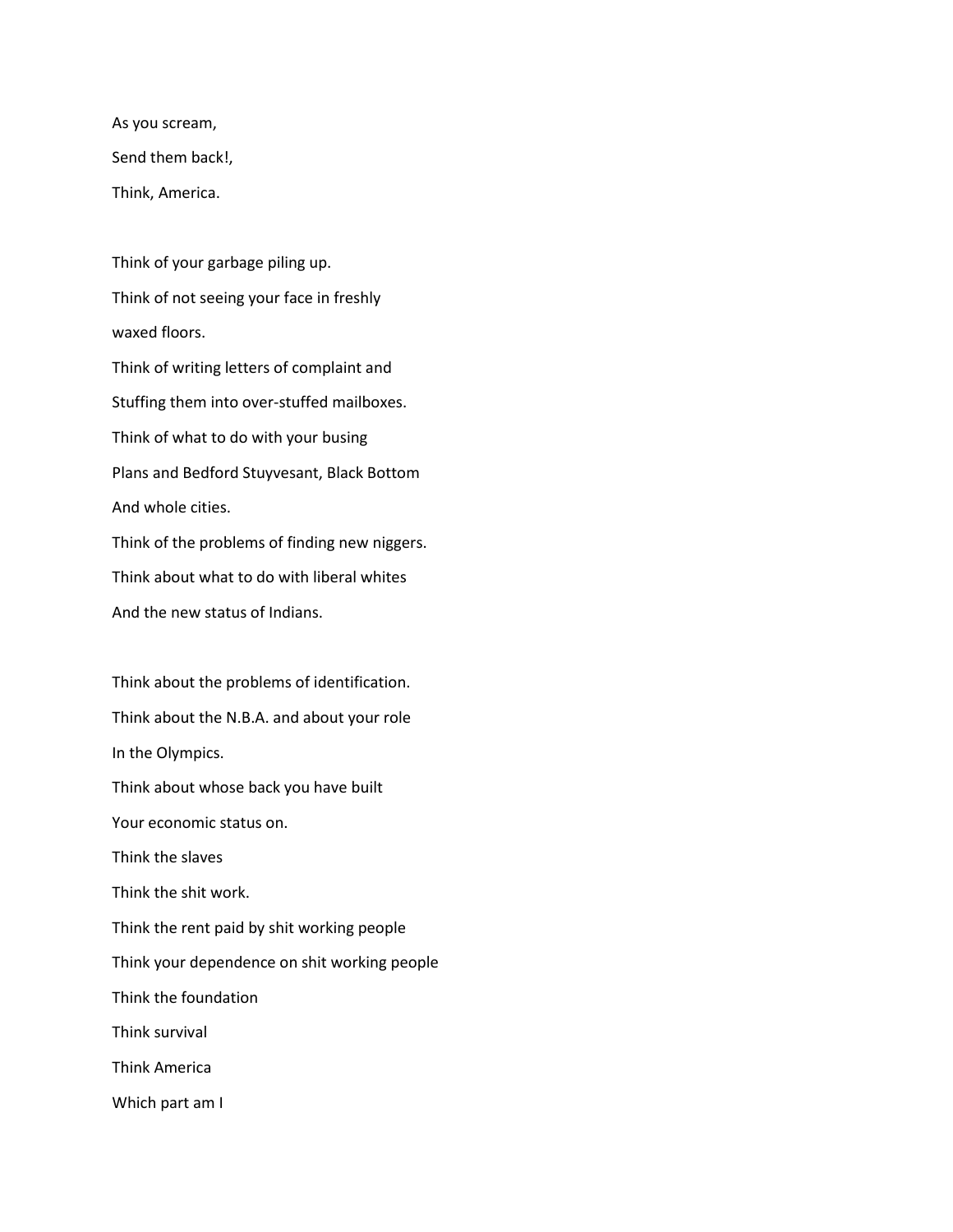#### America?

Think

-L. Ivory Giles has lived and worked with youth in neighborhoods around William Mitchell for many years. He performs many of his poems to jazz accompaniment. "Think, America" comes from Mr. Giles book, Songs from my Father's Pockets, published in 1982 by Shadow Press. Reprinted by permission of the author. ©Llewllyn Ivory Giles

## SALSA Welcomes New Students

#### By Susan Aasen

Members of the Spanish-speaking American Law Student Association (SALSA) conducted their first meeting of the year in early September. This meeting was held to introduce first-year minority students to numerous upper-class persons representing Hispanic, Philippine, American Indian, and Black interests. Visitors included Michael Martinez, attorney and U of M alumnus; Joe Gonzales, La Raza Legal Alliance member and Hispanic community advocate; and Professor Andrew Haines, WMCL faculty.

Luis Caire, former SALSA President, facilitated the meeting. He expressed dismay about the lack of a strong Hispanic presence. He indicated that several Hispanic students were around last year for SALSA benefits and hoped that they would return services to those who need help.

SALSA is entering its second year of a continued effort to provide academic and cross-cultural support to minority law students. Students who attended this most recent session received practical suggestions about balancing educational and personal needs. This session served as a vehicle for minority students to discuss common concerns, fears, and disillusionment. A dominant topic was the subtle, sometimes overt, racism and stereotyping occurring in legal institutions.

One student shared her difficulty in adapting to mainstream legal analysis. Legal issues highly sensitive to a minority person interfere with the thought process and progress with classmates. It was pointed out that, by the time a minority student gets through the emotional trauma and internalizes the, rage, much of a minority person's energy is wasted. Thus, there is little energy left to follow class discussion.

Students were encouraged to maintain a cultural support group and network with those people organized to provide constructive assistance.

SALSA's ongoing support services include a legal writing tutor and mentors for first-year classes. Attorneys from local firms are donating their time in support of this effort.

## BOOK REVIEW

A HISTORY OF AMERICAN LAW

Lawrence M. Friedman

A Touchstone Book, 781 pp.

Paperback, \$18.95 Reviewed by Steve Eide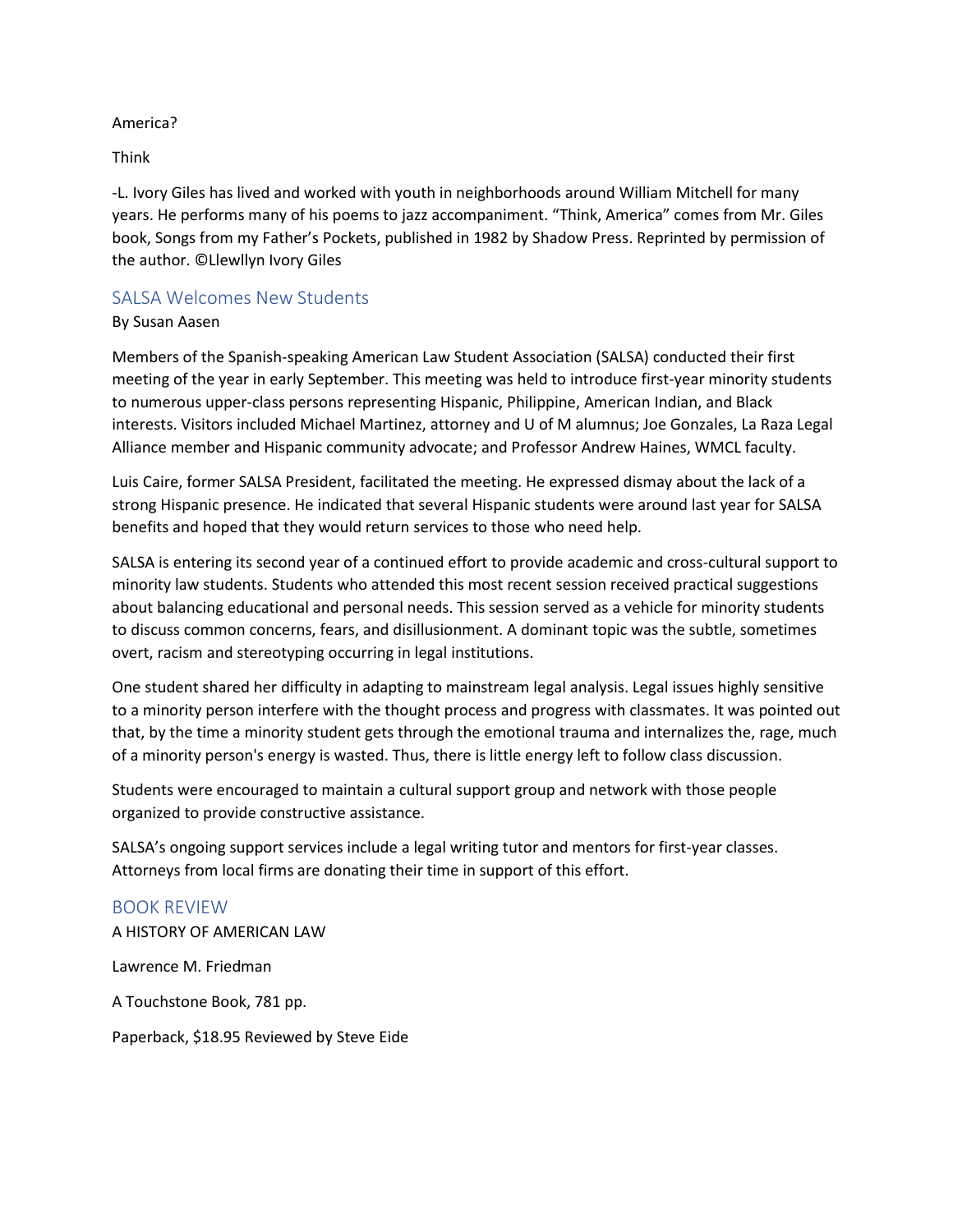Journals, casebooks, legal briefs, courtroom transcripts, legal commentaries, books about famous judicial figures, histories of the Supreme Court-the law generates a lot of paper and ink. But amid these mountains of pulp no one but Lawrence Friedman has ever written an entire history of American law.

Friedman's first history, published in 1972, has recently been revised and reissued. The book ranges from colonial law to the 1980s and is recognized as a monument of one man's scholarship. But in chronicling the law's history, Friedman also chronicles the class, race, and sex bias found in history.

A long colonial period preceded the 1776 Declaration of Independence, a time when courts more resembled committees or boards of directors than today's courts. Colonial courts not only meted out punishment for the occasional sin, drunkenness, fornication, or for taking a canoe without permission; they also ordered canals built and guard watches set.

Not only do such primitive proceedings seem distant from the contemporary judicial system but, this late into ever-increasing corporate power, it's hard to imagine the U.S. as a revolutionary country. But it once was, and after overthrowing the king's army, many revolutionaries sought to overturn the king's law also. After the French revolution, Friedman states in the second chapter, some liberals advocated adopting French civil law. Some advocated starting completely over, abandoning English common law "in favor of natural principles of justice." No one quite defined or drew up "natural principles of justice," but the revolutionary ardor that desired such a system is evident.

The influence of English law was large and never completely abandoned, if only for the mundane but practical reason that it was the only law Americans knew. What's more, many of the revolution's heroes, like Thomas Jefferson and John Adams, were lawyers trained in English law. But whether the founding fathers did or didn't want to break cultural ties to England, there was no reason to emulate the mother country's complex judicial structure. An older culture, with feudalism's vestiges lingering, England has over 100 courts: courts for nobility, church courts for family and inheritance law, admiralty courts, merchant courts, courts for mines, and on and on.

America also differed from England in another huge way-land. Land-scarce England conferred rank, privilege, coats of arms, and even divine sanction to the powerful land-owning nobles, but this country had land, land, land from the Atlantic to the Pacific littoral, land available to those whose blood wasn't blue. Unlike England, where land transfer involved labyrinthine legal procedure, with odd names like feoffment and livery of sezin, the U.S. developed simpler, standard forms of legal transfer.

Friedman calls easy land transfer one of the innovations of American law. Of course women couldn't own property, a social restriction that Friedman credits with leading to another major innovation - the trust fund, a strategy available to the wealthy. If property couldn't be willed to wives or daughters in fee simple, it could be willed to a man along with specific provisions on how the property be used for the woman's benefit.

Images of the past linger in contemporary thought. Perhaps the idea that anyone willing to work hard can succeed arose during those land-plenty times of the past. Not only was land more available, but on the frontier where standards weren't and couldn't be as high as the East, careers in everything, especially law, were more accessible. In Green Bay, 1816, Charles Reaume acted as justice of the peace on the basis that "he could read and write a little."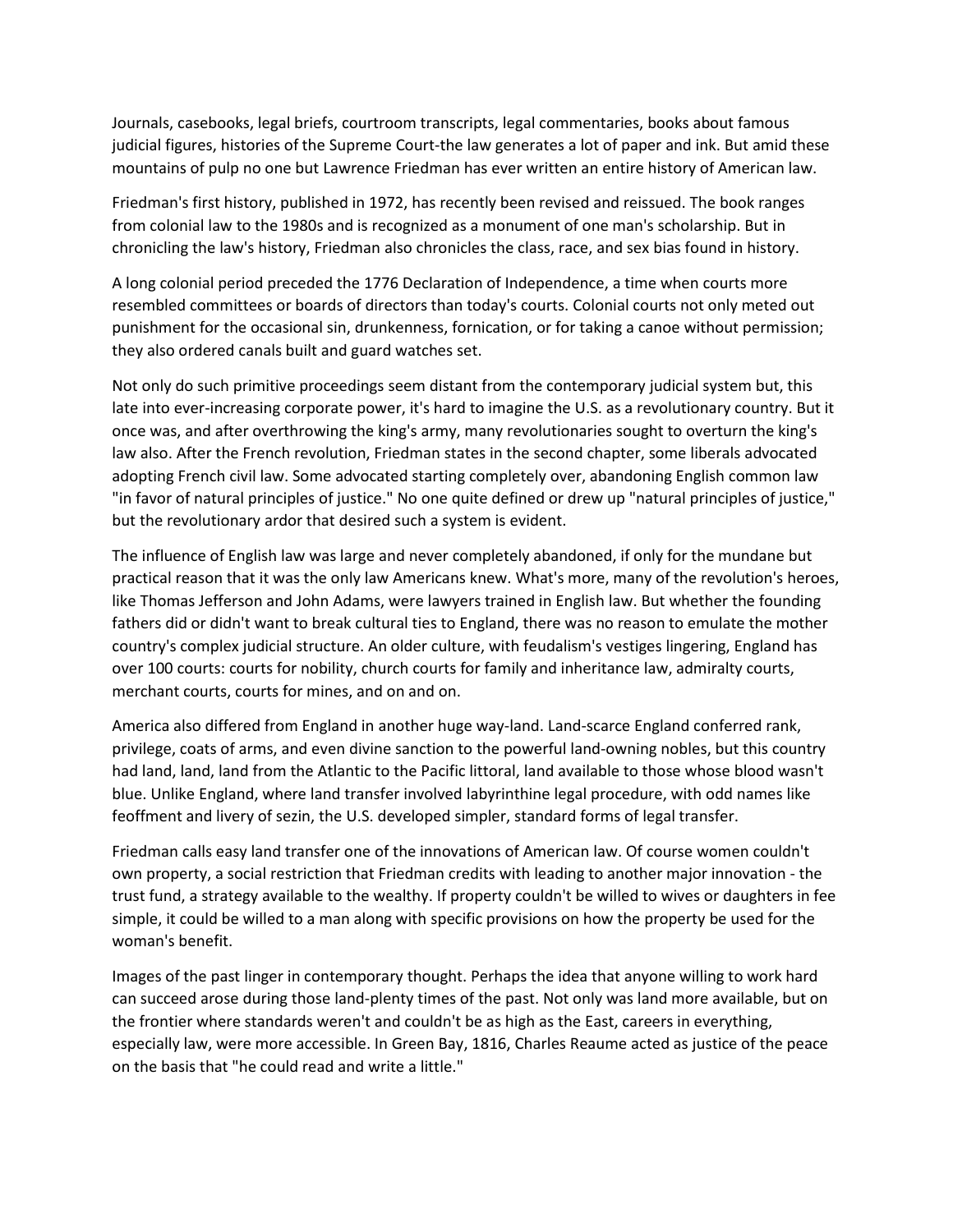In his court, it was said, "a bottle of spirits was the best witness that could be introduced." Once, when the losing party scraped up some whiskey for the judge, Reaume ordered a new trial and reversed his prior decision on the strength of this "witness".

In a chapter called "Outposts Of the Law", Friedman presents a colorful cast of pistol and knife-packing attorneys and judges, as well as dueling lawyers and criminal lawyers-the latter meaning that the lawyers were crooks. While Friedman makes clear that there was legal talent on the frontier, and that many ambitious lawyers flocked West to prosper in lucrative, honest work, he also fully presents the scrounging of lawyers on the make, and how legality blurred into legality. He quotes Joseph G. Baldwin who wrote about these times.

And such a criminal docket! What country could boast more largely of its crimes? What more splendid role of felonies! What more terrific murders! What more gorgeous bank robberies! What more magnificent operations in the land offices! .. Such superb forays on the treasuries, State and National! And in INDIAN affairs! ... the romance of a wild and weird larceny . . . Swindling Indians by the nation! Stealing their land by the township! ... Many members of the bar, of standing and character, from other States, flocked in to put their sickles into this abundant harvest.

So much for the frontier, but back East the class structure was rapidly solidifying. In the late 19thcentury, Friedman writes in "Judges and Court", the judges were "lily-white" and represented old America. They were educated in traditional ways, and they lived out their careers in a general environment that exalted the values of American business (though not necessarily big business). From 1776 to 1891, each New Jersey chief justice, with one exception, was Protestant.

Outsiders eventually scratched their way into the profession, but the scratching was long, hard, and occasionally VICIOUS. Mrs. Myra Bradwell, married a to lawyer, studied law and passed her examination. In 1869 she tried to gain admission to the Illinois bar but was denied. She and appealed and lost, but the legislature allowed her entrance several years later. And many old-line lawyers, Friedman writes, weren't happy about Celts, Jews, and other "undesirables" aspiring to the profession. He quotes a lawyer named George T. Strong who makes an 1874 diary entry, writing that Columbia Law School should make admission harder, "either a college diploma, or an examination including Latin. This will keep out the little scrubs (German Jew boys mostly) whom the School now promotes from the grocerycounters . . to be 'gentlemen of the Bar'."

A history of American law naturally entails a mass of details. But the pacing is well-handled, Friedman's prose never bogging down under the maze of legal and historical minutiae. There are occasional stylistic touches, as when he describes America's industrial revolution: "The modem law of torts must be laid at the door of the industrial revolution, whose machines had a marvelous capacity for smashing the human body."

Despite the body-smashing talent of the machines, for decades workers had no recourse to personal injury suits against employers. Using borrowed English doctrine, where the industrial revolution occurred first, American judges adjudicated in favor of enterprise, their idea of progress, and against workers. It was horrifying to think, Friedman writes in "Torts", that railroads and businesses should take on the role of providing pensions for the widows and orphans of men killed at work. But this attitude began to wobble toward the end of the  $19<sup>th</sup>$  century.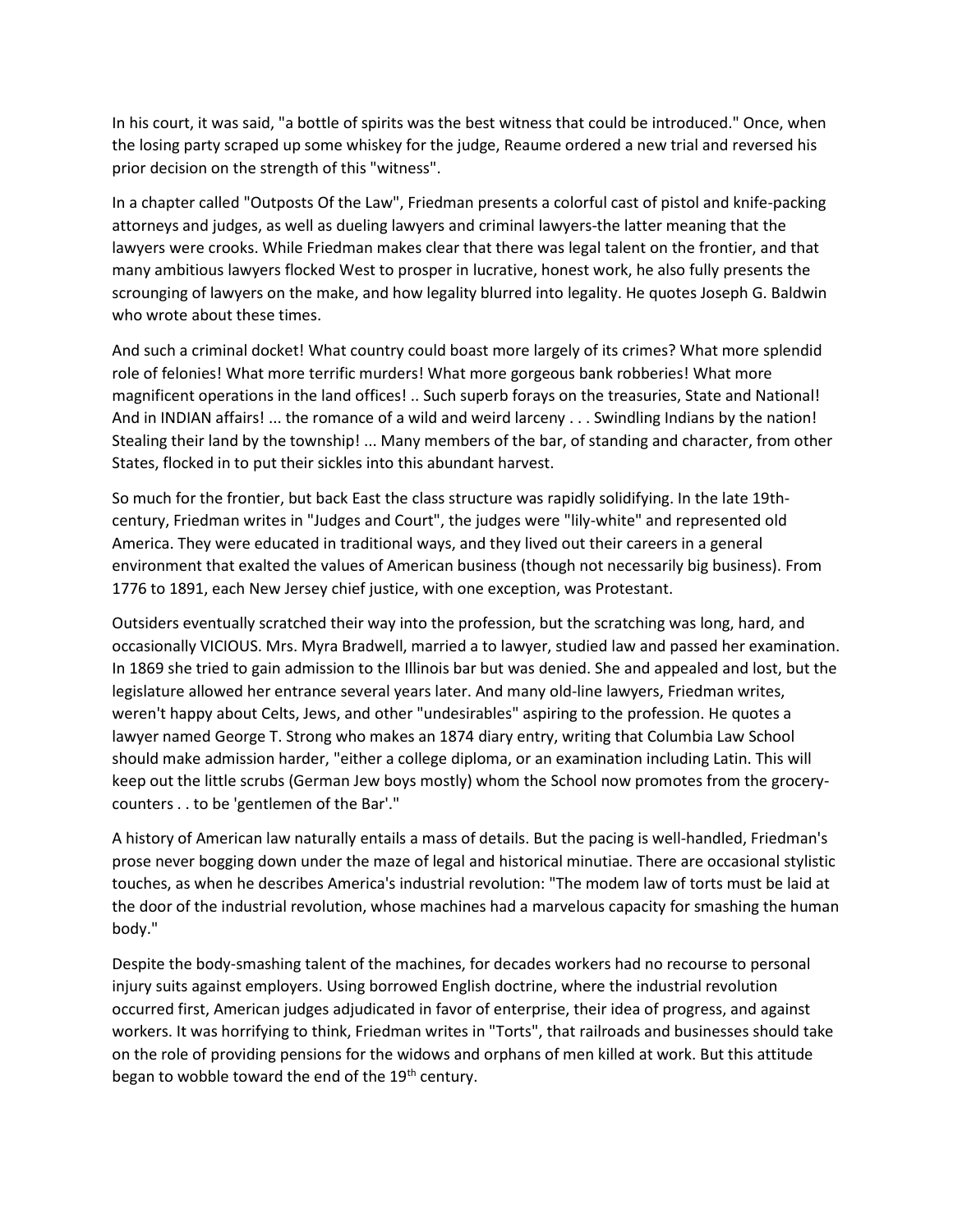Politically, the rage of the victims counted for very little in 1840, not much in 1860; by 1890, it was a roaring force. Labor found a voice and agitated in every forum for protection . . . . The law of torts was therefore never a perfect engine of oppression. It was an imperfect instrument from the start, showing symptoms of its own mortality.

Labor received the same shabby treatment regarding union organizing. In a chapter entitled "Administrative Law and Regulation of Business", Friedman chronicles the rise of the guilds. Doctors, nurses, barbers, plumbers, pharmacists, even embalmers banded together to drive out marginal competition and maintain high fees.

On the plus side, guilds promoted professional standards. But one wonders what standards "19thcentury barbers maintained long before styles, shaped perms, blow drys, and ph-balanced shampoos. Friedman suggests that white middle-class judges were sympathetic to the aspirations of other white, middleclass professionals, and the judiciary accordingly granted them the right to organize. But the thought of labor forming its own organization filled their minds with as much horror as all the phantasms and terror of an Edgar Allan Poe story.

Friedman uses the occasional metaphor. He compares law to geological formations, with new laws piling upon old ones, different influences -French, Latin, British common-law -accruing, pressing, displacing. At the end of the book, he compares the law to a mirror, a mirror that reflects the wishes, needs, plotting and irrationality of society's individuals and interest groups. And the judiciary, like society, renders injustice, partial justice, and justice and will continue to do so, he says, until society changes.

Other areas, mentioned in the book include race and poor laws, crime and punishment, the rise of law schools, the rise of corporations, and railroads. In all the areas and time periods, Friedman discerns a tension in the law, straining between supporting the status quo and society's need for progressive change. "Often, when we call a law "archaic", we mean that the power system of its society is morally out of tune," Friedman writes. And he's given us many examples of law eventually changing, in land, labor, torts. The fact that laws and institutions can eventually change when their usefulness, or lack of it, is outstripped by society's need for change is a nice reminder in today's political climate.

## WILLIAM MITCHELL LAW REVIEW

Volume 13 subscriptions available now:

- Four quarterly issues
- Issue #1 publication date, mid-November
- \$20 for all four issues\*

Single issues and back issues also available.

Past issues have included in-depth articles on the following:

- Medical Malpractice Symposium
- Judicial Response to Unfair Claims Practices Laws
- A Trial Lawyer's Guide to RICO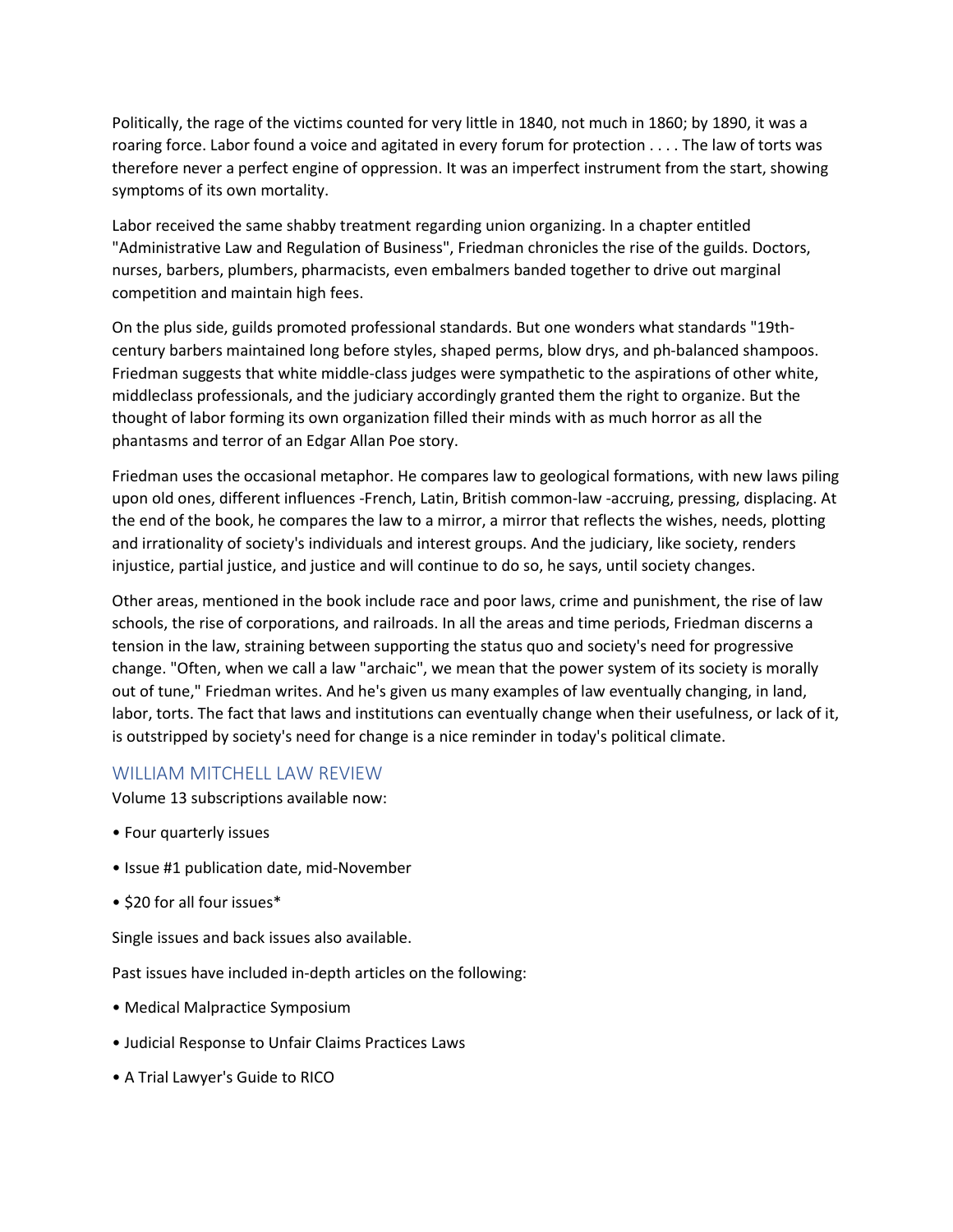• Rule 11 Attorney Sanctions SUBSCRIPTION PRICE: \$20.00 per volume (4 issues) \* \$16.00 Student Subscription Price For subscription information write to or call: William Mitchell Law Review, 875 Summit Avenue, St. Paul, MN 55117 612/227-9171 ext. 118

Advertisements Patronize Our Advertisers!

#### MINNESOTA BAR REVIEW/BRI, INC.

Last year, again, more students than ever before chose Minnesota Bar Review/BRI, Inc.

And for good reasons ...

1. Outstanding Lecturers -Our faculty is made up of bar review experts ·and includes some of the top law professors in the country, such as Charles H. Whitbread, David Epstein, and John Nowak.

2. Comprehensive Outlines -Every area tested on the bar exam is covered completely, in a concise and understandable format.

3. Directed Testing Program -Our multistate and essay testing program includes weekly practice sessions and simulated multistate and essay examinations. The essay exams are graded and extensively critiqued for both substance and style.

4. Mini-Review Program -The three day Mini-Review program is held at the end of the regular course. It includes capsulized multistate outlines and additional lectures on each multistate subject for last minute reinforcement.

5. Writing Seminars -Our Writing Program focuses on issue spotting and exam taking techniques and includes the opportunity for personal interviews with the graders.

6. Day or Evening Classes -During our summer course you have the option of attending live evening or videotaped morning lectures, whichever you find most convenient.

7. Excellent Facilities and Convenient Location -The 1986 MBR/BRI course will again be held at the College of St. Thomas, O'Shaughnessy Educational Center, the same location we have had for the past 11 years.

8. Early Bird Program -Audiotape lectures on all areas tested on the bar exam will be available before the course begins in the College of St. Thomas Learning Center.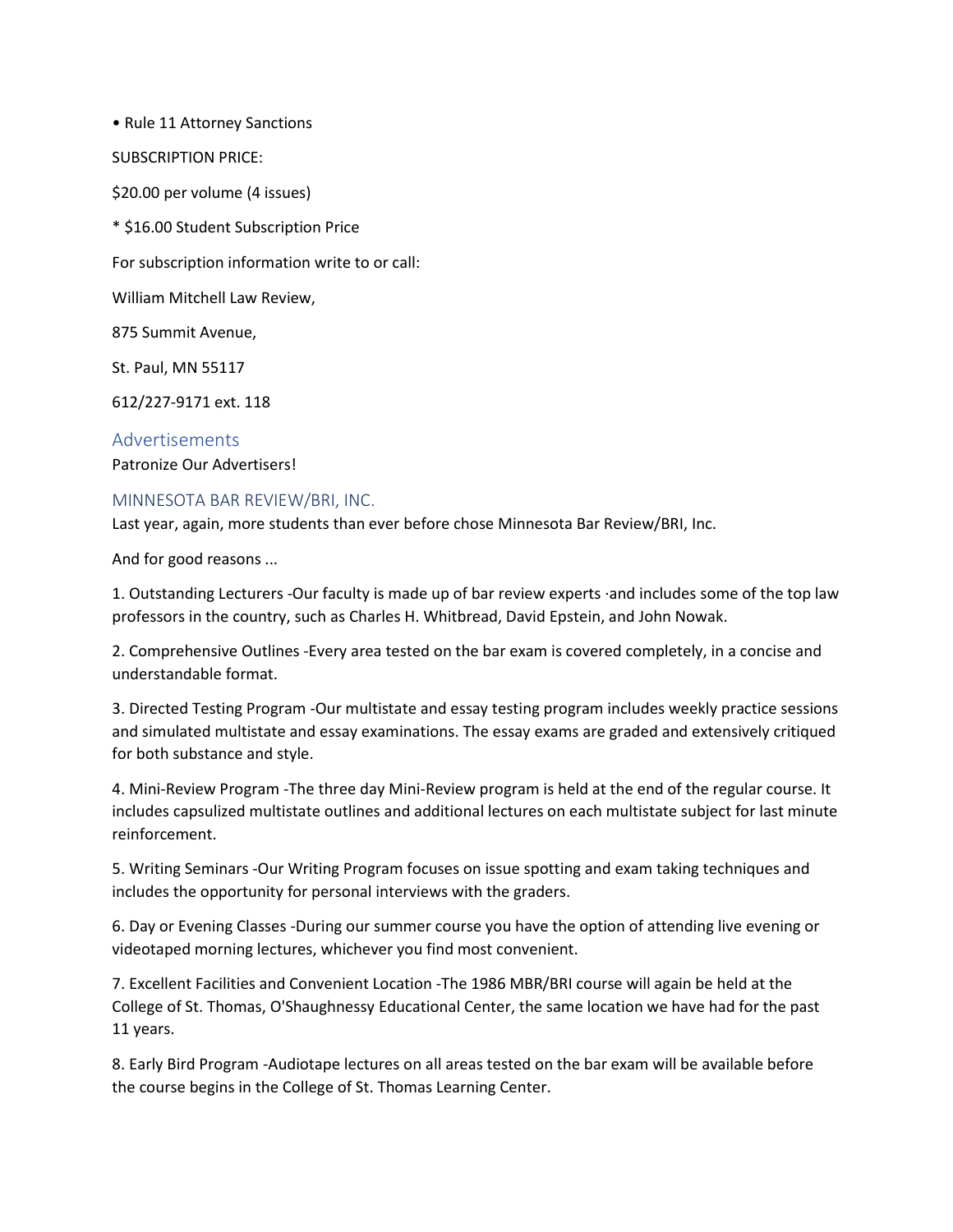9. Tuition Freeze -A \$50.00 course deposit freezes your tuition at the current level, regardless of when you plan on taking the MBR/BRI course. The deposit also entitles you to the use of a set of MBR/BRI outlines, which can then be traded in for the most current set when you take the review course.

10. Selected Law Lectures Throughout the year, MBR/BRI offers videotaped presentations to help you prepare for final exams. Admission is free to all MBR/BRI students.

11. \$25.00 Discount on the Professional Responsibility Review course -All MBR/BRI students receive a \$25.00 discount when signing up for our Professional Responsibility Review Course.

12. Minneapolis Based Office -Our Minneapolis headquarters is open every business day to serve you. With MBR/BRI, you will get answers, not recordings.

Now you know why, year after year, Minnesota Bar Review/BRI, Inc. is the number one choice for bar exam preparation.

For more information, contact the following campus representatives or call our office at 338-1977.

WILLIAM MITCHELL SALES REPS

Greg Brown

Fran Jones

Elise Colosey

Lyndon Nelson

Patty Comeford

Paul Ziccarelli

Karen Dingle

Minnesota Bar Review/BRI, Inc.

MBR/BRI ... the leader in bar review.

#### Dayton's Commercial Interiors

YOU PROVIDE THE FRAMED DEGREE. WE'LL PROVIDE THE OFFICE FURNISHINGS, RIGHT DOWN -TO THE NAME PLATE ON YOUR DESK.

You don't have to occupy a suite in a skyscraper to have an impressive office. Our design consultants, working with your tastes and preferences in mind, will come up with a plan that suits your space. And that includes everything from carpeting, artwork and a desk for you to furnishings that are compatible with automated systems. The end result will be workable, efficient, and as unmistakably yours as that framed degree on the wall.

811 LaSalle Court

Phone 343-0868